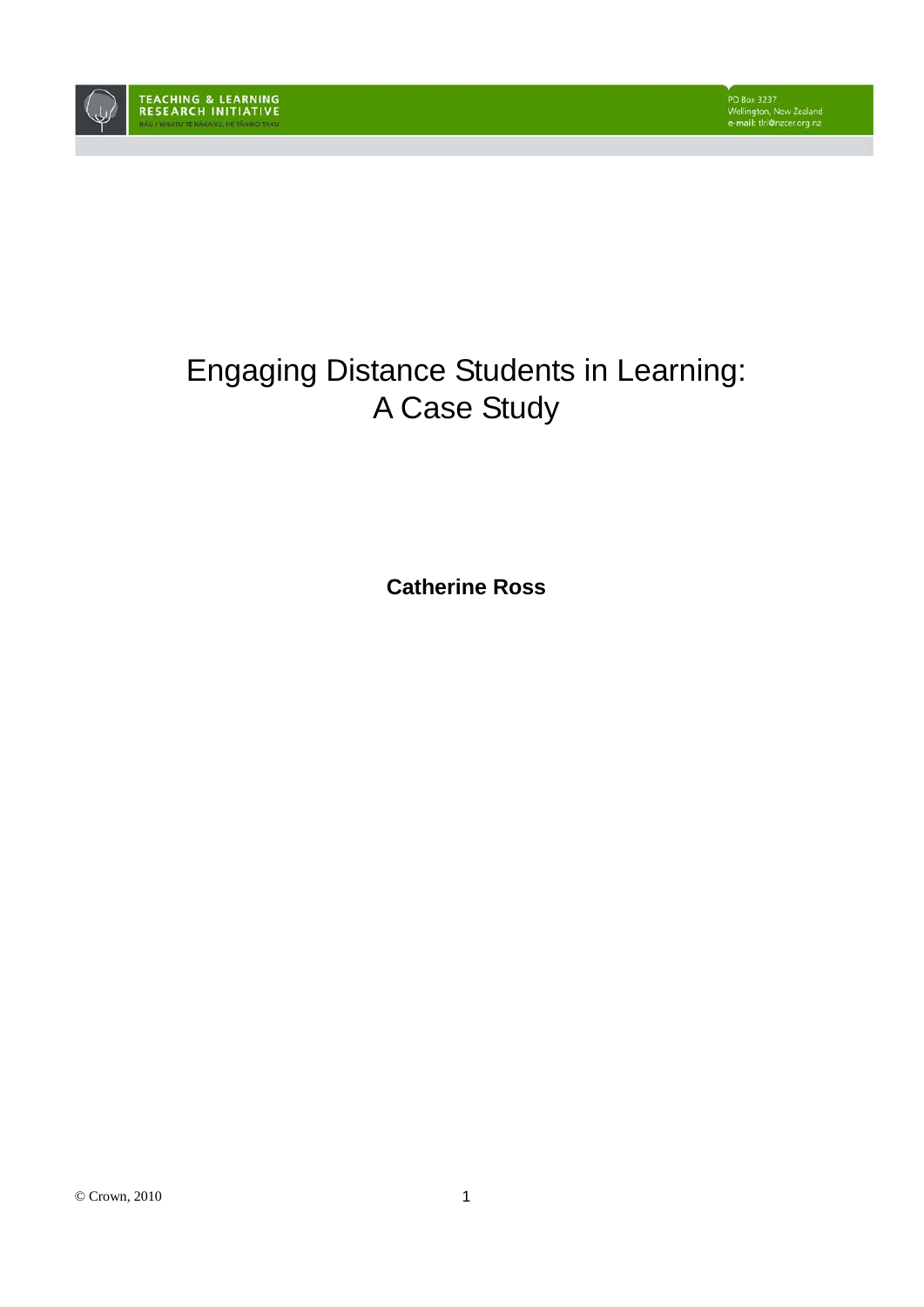# **Abstract**

The engagement, retention and success of tertiary students in New Zealand is of strategic importance and improving success remains a focus of government and tertiary education organisation policy and practice (Ministry of Education, n.d.). How to achieve success, as measured by student retention, has been the centre of attention of much research over past decades. More recently researchers have examined student engagement because students who are fully engaged in their studies are more likely to persist and successfully complete them (Kuh, Kinzie, Buckley, Bridges, & Hayek, 2006). However, engaging and retaining students can be particularly challenging in a distance learning environment where students are separated from teaching and support staff and other learners. In such an environment, students often report feelings of isolation, little sense of connection and belonging and difficulty maintaining engagement in and motivation for learning (Ross, 2008a). This paper reports results from a case study on first-year student engagement at a distance learning institution in Aotearoa New Zealand. The case study institution is medium-sized (approximately 22,000 students) delivering a variety of subdegree programmes and some degree programmes via distance learning to mostly part-time learners in the workforce. The study examined a number of aspects of student engagement: transactions within the institutional setting, including teachers' work and institutional culture; student motivation; non-institutional influences; and demographics.

Findings revealed that the institution and the teachers played a significant role in whether or not students engaged in learning at optimum levels. Students' own motivation also played a vital role. Students said they needed study advice and guidance that was readily available and that they must have access to relevant and sufficient study resources. Students also said it was critical that they knew how to contact the right people for help when they needed it. Teacher actions and attributes were equally important. Students wanted teachers who cared, who challenged them, provided prompt and useful feedback and were readily available to discuss their learning. Furthermore, students needed teachers to be enthusiastic, make subjects interesting and to teach in ways that enabled them to learn. Feeling competent in their learning was important to students and they were strongly motivated by that. Students reported that they worked hard to understand difficult subject matter and were able to seek additional resources themselves to aid their understanding; they were motivated by these factors and they acted on them. In addition, they actively sought help when they needed it. Students also reported that a variety of non-institutional factors affected their engagement and success. These factors were mitigated to a greater or lesser extent by the support structures that students had around them.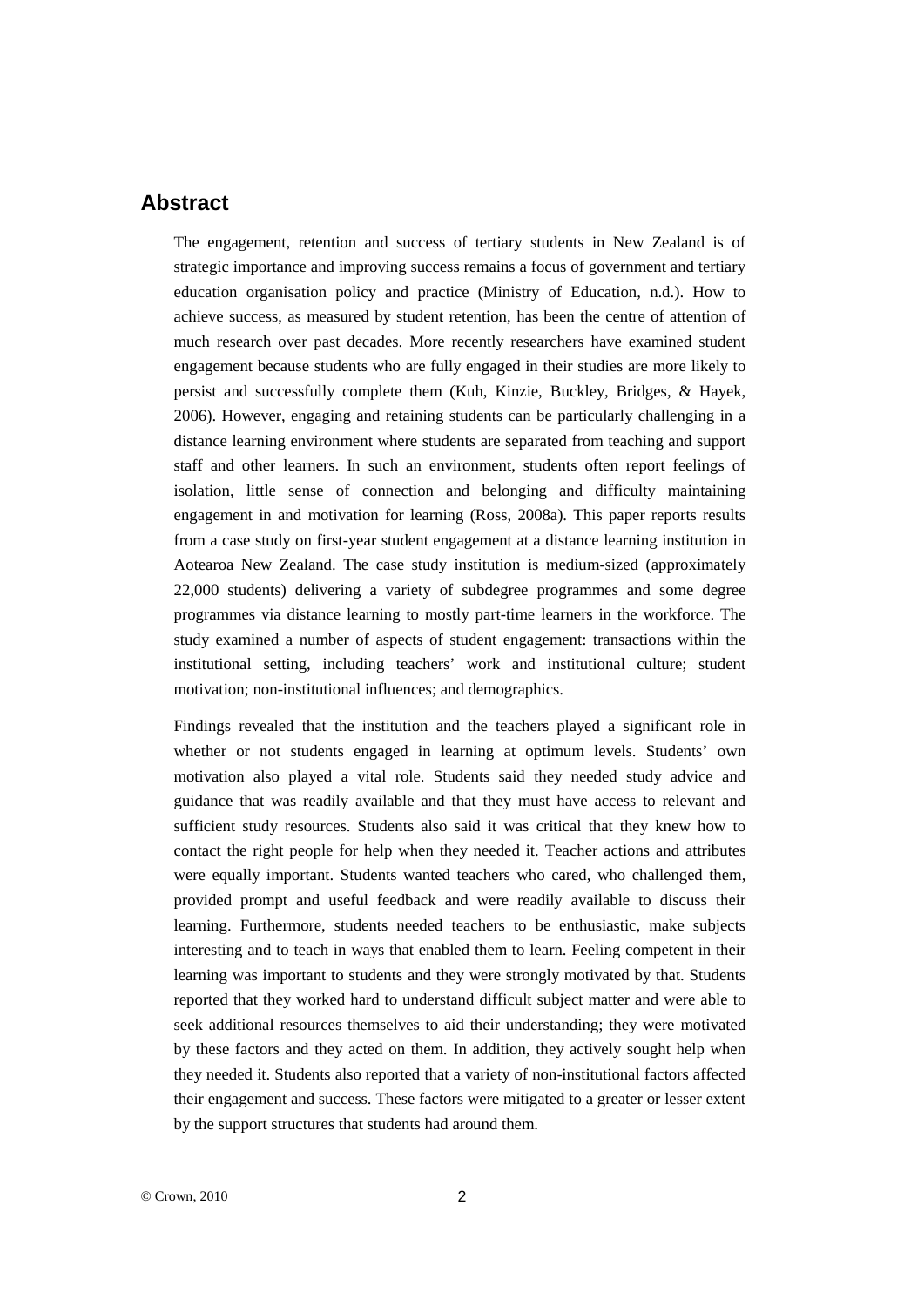These findings can support some suggestions for practice for the case study institution to foster engagement with learning in first-year students. Suggestions include providing helpful guidance and advice to students about their study, providing access to the resources they need, ensuring that students know who to contact for help, and providing learning support services at times students need them. In addition, teachers can challenge students in helpful ways, make sure they give prompt feedback that improves learning and be available to discuss students' learning with them. Furthermore, the institution and teachers can provide subject material that challenges students and enables them to use that subject knowledge in practice. In considering student motivation for engagement, the institution and teachers could foster students' belief in their own competence. Finally, the institution could explore ways to assist students' families, friends and employers to understand the demands of study and how best to support their student family member/employee.

# **Introduction**

The engagement, retention and success of tertiary students in New Zealand is of strategic importance and improving success remains a focus of government and tertiary education organisation policy and practice (Ministry of Education, n.d.). How to achieve success, as measured by student retention, has been the centre of attention of much research over past decades. More recently researchers have examined student engagement because students who are fully engaged in their studies are more likely to persist and successfully complete them (Kuh, Kinzie, Buckley, Bridges, & Hayek, 2006).

The literature offers a number of definitions to explain engagement. Chapman (2003) suggests that engagement is students' active participation and cognitive investment in their learning in addition to an emotional commitment to it. Kuh (2004) declares it is the effort students dedicate to learning activities. However, it is the Australian Council for Educational Research's (2008, p. vi) definition of engagement where students are positioned as being "involved with activities and conditions likely to generate high quality learning" which reveals that engagement is more than simply the outcome of student effort. Indeed, certain conditions and activities are needed in order for students to be successfully engaged in learning. Those activities and conditions sit within institutional structures and cultures (Kuh et al., 2005), relationships between students and teachers, and students and students (Umbach & Wawrzynski, 2005), students' motivation for learning (Schuetz, 2008) and items external to the learning environment (McInnis, 2003).

However, engaging and retaining students can be particularly challenging in a distance learning environment where students are separated from teaching and support staff and other learners. In such an environment students often report feelings of isolation, little sense of connection and belonging and difficulty maintaining engagement in and motivation for learning (Ross, 2008a). Unfortunately, the student engagement literature is largely international. There is little arising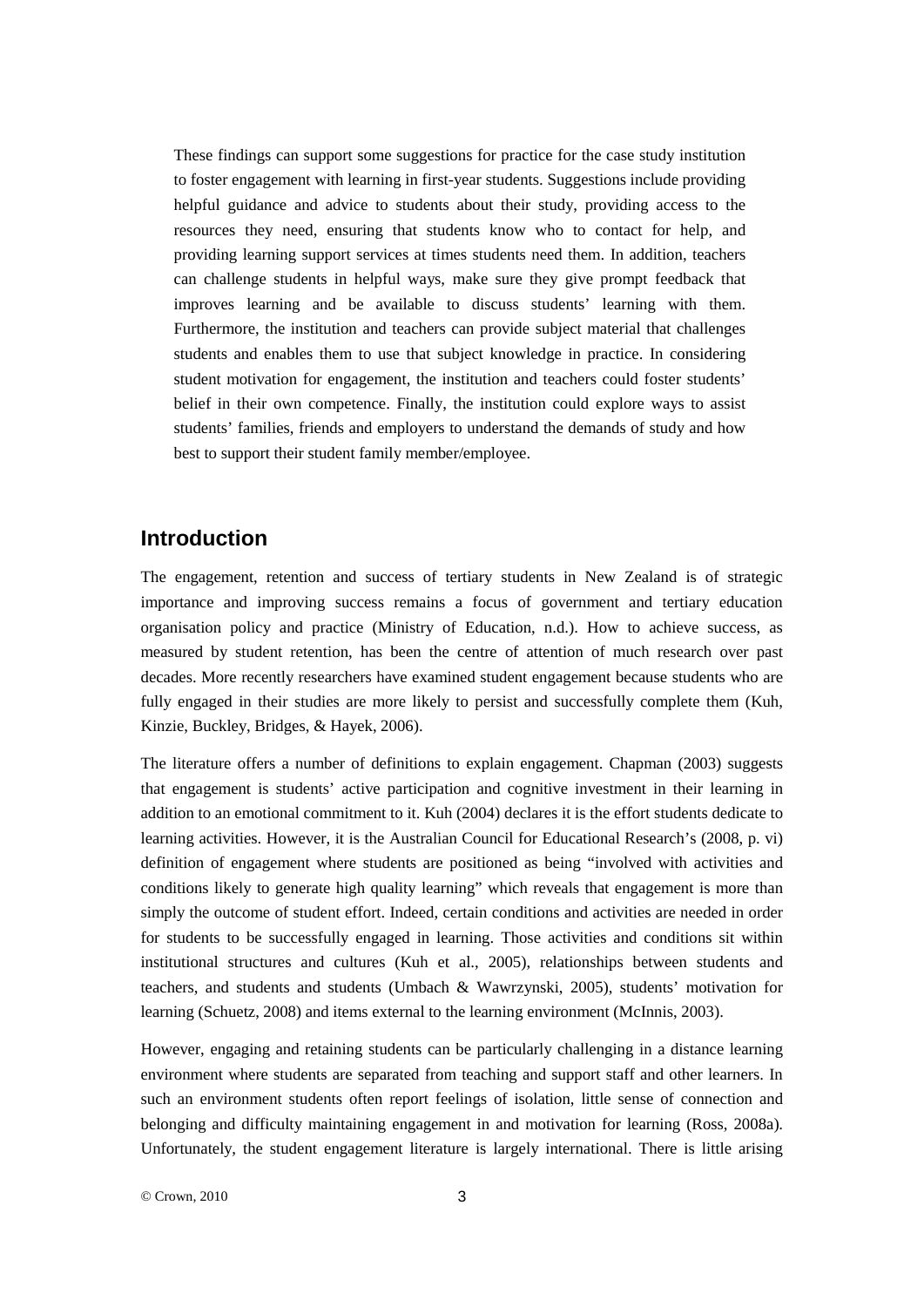from the New Zealand context and even less which reports outcomes for students in open and distance learning in that context. So while the existing literature might help to shed some light on student engagement in open and distance learning in Aotearoa New Zealand, it is more likely that investigation of that particular environment will yield more useful findings.

This paper reports results from a case study on first-year student engagement at an open and distance learning institution in New Zealand. The case study institution is medium-sized (approximately 22,000 students) delivering a variety of subdegree programmes and some degree programmes via distance learning to mostly part-time learners in the workforce. The study examined a number of aspects of student engagement: transactions within the institutional setting, including teachers' work and institutional culture; student motivation; non-institutional influences; and demographics. In addition to reporting the case study findings, this paper outlines some ways in which the institution in the study and its teachers might foster students' engagement in learning.

### **Literature review**

Institutions have a significant role to play in engaging students successfully. Successful institutions establish cultures that focus on student success, emphasise student learning in their mission, hold high academic expectations of students, aim for continuous improvement, invest money in student support services, value diversity and effectively prepare students for learning (Kuh et al., 2005). In short, institutional learning environments matter.

Engagement with learning is enhanced in environments where institutions provide a comprehensive programme of academic and other support, particularly in the first year (Reason, Terezini, & Domingo, 2006), along with an inspiring curriculum in which skill development is embedded (Kift, 2004). Similarly, preparing students for learning can have a long-lasting and positive effect on engagement and success. Successful preparatory programmes include first-year seminars, transition and bridging programmes and orientation processes (Kuh et al., 2006; Pittaway & Moss, 2006; Youl, Read, & Schmid, 2006). Study skills development programmes such as essay planning can be effective especially when such planning comprises a component of the final course assessment (Kiernan, Lawrence, & Sankey, 2006). Equally effective are learningto-learn programmes, particularly when those programmes are embedded in discipline-specific content. Zeegers and Martin (2001) found that students who participated in a learning-to-learn programme in an introductory chemistry class were less likely to engage in surface learning only. In addition, these students achieved better assessment results and more of them persisted with their studies than the previous year's cohort.

In addition to preparatory programmes and academic support, peer mentoring schemes are reported to contribute to increased levels of student engagement and achievement. Dewart, Drees, Hixenbaugh, and Thorn (2006) describe a mentoring programme for first-year students which resulted in increased self-esteem and academic confidence in those students who participated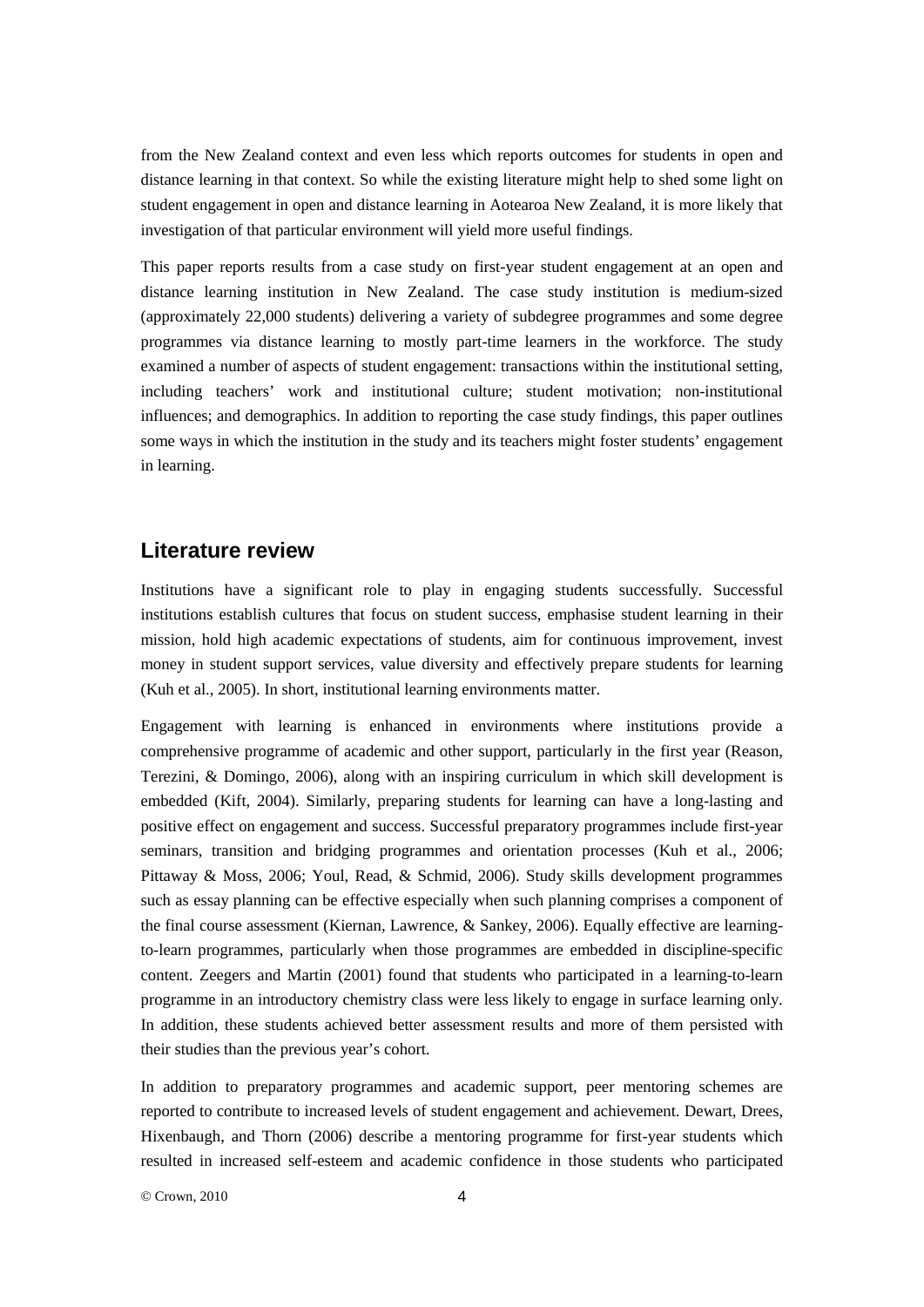compared with those who did not. Likewise, Glaser, Hall, and Halperin (2005) report that students who took part in peer mentoring attributed their successful transition to university, feeling of belonging and the development of academic skills to the mentoring programme.

Just as influential as mentoring and other support programmes in achieving optimal levels of student engagement is the extent to which diversity is positively reflected within institutional environments (Te Tari Matauranga Māori, 2007). Johnson et al. (2007) found that the racial climate in an institution had a significant effect on whether or not students felt comfortable and included. Feeling comfortable and included leads to a sense of belonging which is positively implicated in students' levels of engagement; when students feel accepted and that they belong their engagement with learning is strengthened (Deci & Ryan, 2000; Read, Archer, & Leathwood, 2003).

Equally critical for student engagement is the learning relationship between teacher and student. Mearns, Meyer, and Bharadwaj (2007) assert that students work harder and express their opinions more readily when teachers are approachable, organised, well-prepared, and sensitive to students' needs. Bryson and Hand (2007) agree. Enthusiastic teachers who spend time developing relationships and trust with students are more likely to engage them in learning then those who do not. Reason et al. (2006) also maintain that teachers play a significant role in student success. Their study revealed that students who thought their teachers had given them academic support achieved more highly than those who did not. In the same vein, Kuh et al. (2005) declare that when teachers establish high academic standards and support students to achieve these standards, students do so. Kuh et al. also claim that assigning students challenging assessment tasks strengthens engagement but only when prompt and detailed feedback is given. There is other literature too which positions teachers at the centre of student engagement (Kuh et al., 2006) and argues that teachers' attitudes and behaviours have a direct and significant effect on students' engagement with learning (Umbach & Wawrzynski, 2005).

While interactions between teachers and students are influential in whether or not students engage successfully, so are those between and among students themselves. Moran and Gonyea (2003) found that students attributed their study success to the academic interactions they had with their peers rather than those with teachers or their own efforts. Others (Lambert, Terenzini, & Lattuca, 2007; Umbach & Wawrzynski, 2005) discovered that engagement and success was strengthened particularly when students worked with their peers in groups and on collaborative learning tasks. Krause (2005) agrees that working together in groups has a positive effect on student achievement and claims that the same is accomplished when students work together in learning communities. Furthermore, that students' sense of belonging is strengthened through their participation in such communities. In a similar vein, Zhao and Kuh (2004) argue that students apply more effort to their learning and are more deeply engaged in it when they take part in learning communities.

While on the one hand relationships with peers and positive interactions with teachers lead to increased engagement with learning, on the other hand students still must be motivated and willing to engage. Indeed, motivation is seen as a primary driver in engagement for learning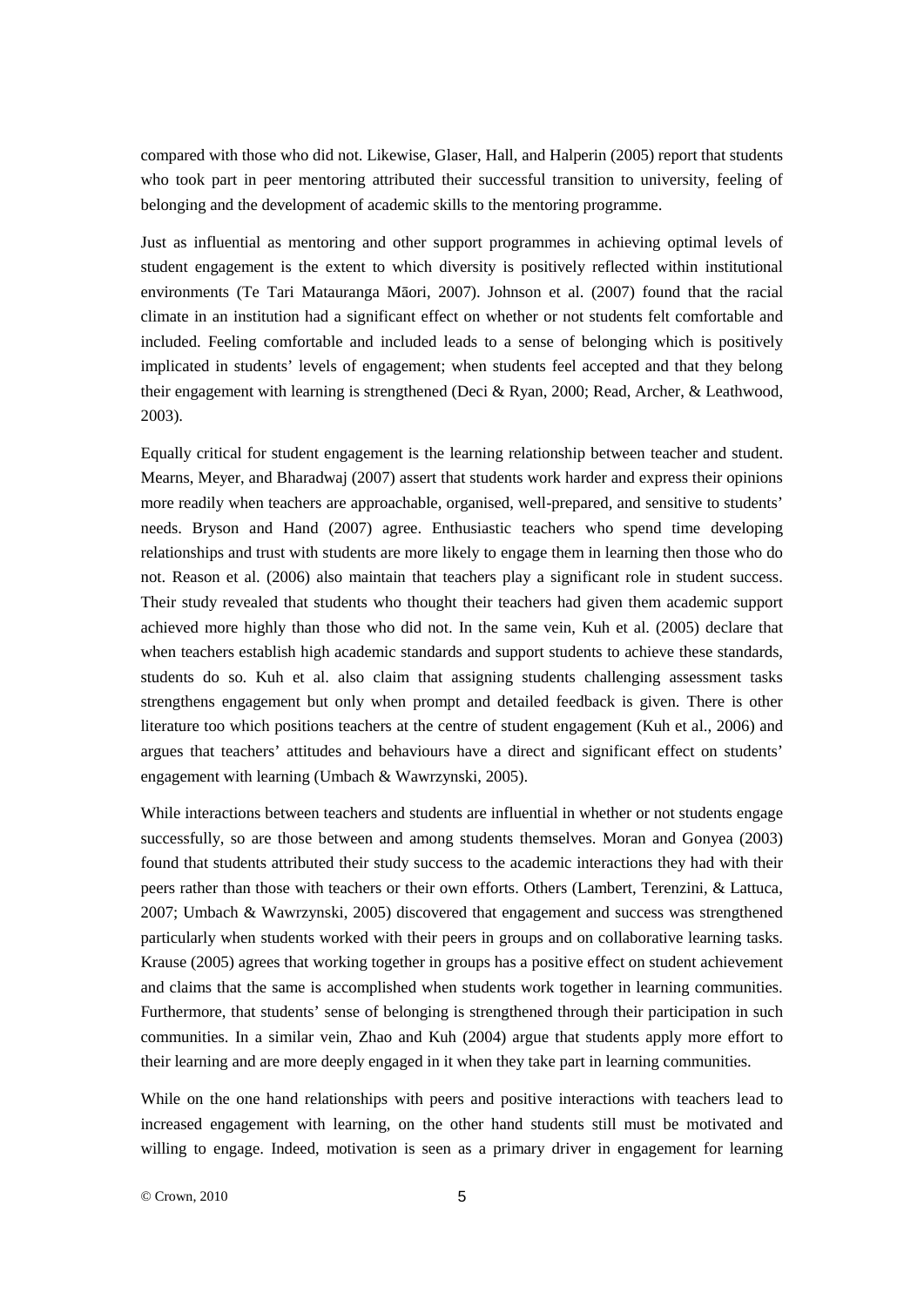(Yorke & Knight, 2004) and in student success (Simpson, 2008). Being motivated and willing to act are strongly implicated in whether or not learners engage (Ainley, 2006; Schuetz, 2008). There are a number of theories of learning motivation (Simpson, 2008) and some suggest learners are motivated by an intrinsic interest in the subject (Venturini, 2007) or by particular personality traits (Caspi, Chajut, Saporta, & Beyth-Marom, 2006). Others propose that learners' self-belief (Yorke & Knight, 2004), self-efficacy (Llorens, Schaufeli, Bakker, & Salanova, 2007) and confidence in their own abilities (Fazey & Fazey, 2001) are key motivational drivers for engagement. However, Schuetz (2008) declares Deci and Ryan's theory of motivation—self-determination theory—to be the one which best explains learner motivation for engagement. Self-determination theory positions learners as agentic individuals, with clear goals for their learning, positive self-theories and who are active within their social environments.

Despite students being strongly motivated to engage with their learning and teachers and institutions providing optimal learning environments, influences external to those environments can work to undermine student engagement. These influences include family and employment commitments and personal, social and cultural items. The pressures that arise from these external items play a significant role in determining whether or not students persist with their studies. Burtenshaw, Ross, Hoy-Mack, Bathurst, and Zajkowski (2006) found that distance students who considered withdrawing from study did so because of such pressures. Dealing with personal problems and the demands of family can be stressful too, and force students to reconsider their commitment to study and whether or not to continue (Ross, 2008b). Studying part time is also associated with lowered levels of engagement and success (Earle, 2008; McInnis, 2003; Scott, 2009). Part-time study is increasing as students take on paid employment in order to support themselves. Krause, Hartley, James, and McInnis (2005) found that full-time students in paid work reported that work interfered with their studies and their levels of academic achievement.

# **Project overview and research method**

The research employed case study design to investigate the question "How do institutional and non-institutional learning environments influence student engagement?" The study used a survey and semi-structured interviews to seek the views of students enrolled for a first time in the case study institution. The survey, comprising a forced-choice questionnaire, contained four scales that gauged motivation; transactions within the institutional setting, included teachers' work and institutional culture; non-institutional influences; and demographics. Semi-structured interview questions were based on findings from the student survey and aimed at exploring in more depth the issues and themes which had emerged.

The project was approved by the institution's ethics committee. The paper-based survey was sent to a sample (900) of first-time enrolled students representative of gender, age and ethnicity of the institution's student population. A total of 82 responses were received. The response rate was a disappointing nine percent. Of the students who returned questionnaires, 52 percent were female.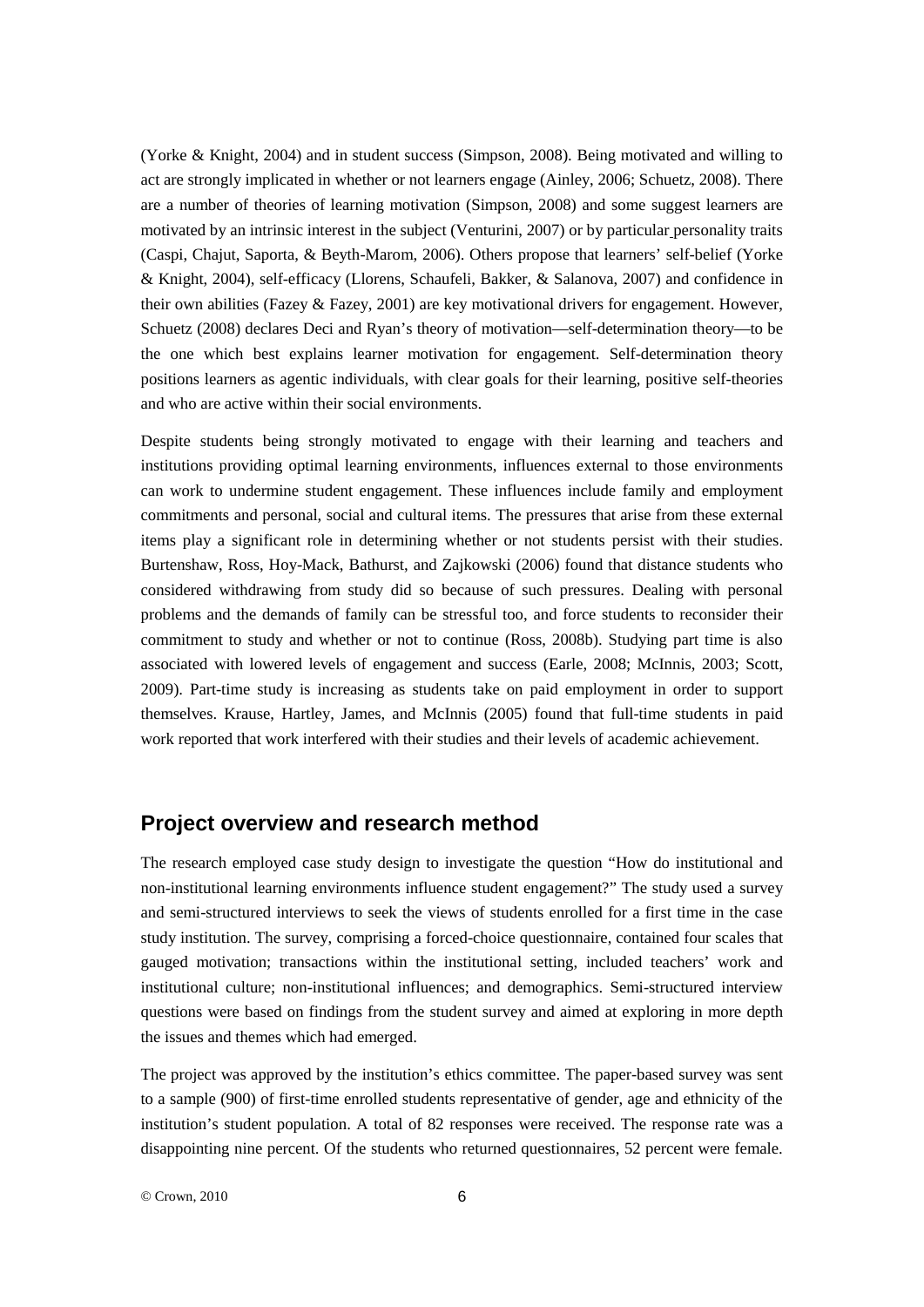Ten percent of the students were Māori and six percent were Pasifika; only six percent were aged 20 and under. Part-time students made up 73 percent of the sample and 52 percent were studying at certificate level. Ten students, six female and four male, who had returned completed questionnaires were interviewed. Every third student from the list of those who had returned interview consent forms was selected until 25 students had been chosen. Each student on the list was contacted by telephone to arrange an interview time. If a student was unavailable, the next student on the list was contacted until interviews had been arranged with 10 students.

# **Analysis**

Survey data were analysed by a statistician using SPSS software to produce a simple percentage frequency distribution table. The "very important" and "important" scores were combined and results summarised in bar graphs. High importance items were classified as those which 80 percent or more of students thought important; medium importance items were those which 50 to 79 percent of students thought important; and low importance factor were those which less than 50 percent of students thought important. The interviews were transcribed and data analysed to identify themes and statements that related to the key findings from the survey.

# **Findings**

### Transactions within the institutional setting

The questionnaire transaction scale comprised 26 items divided into three clusters: relational transactions between teachers and students; learning transactions within the wider institution; and the effects of teaching and environment. Each item had two subscales: how important that item was for learning and how well it was done. Figure 1 shows those items from the importance subscale which were of high importance to students.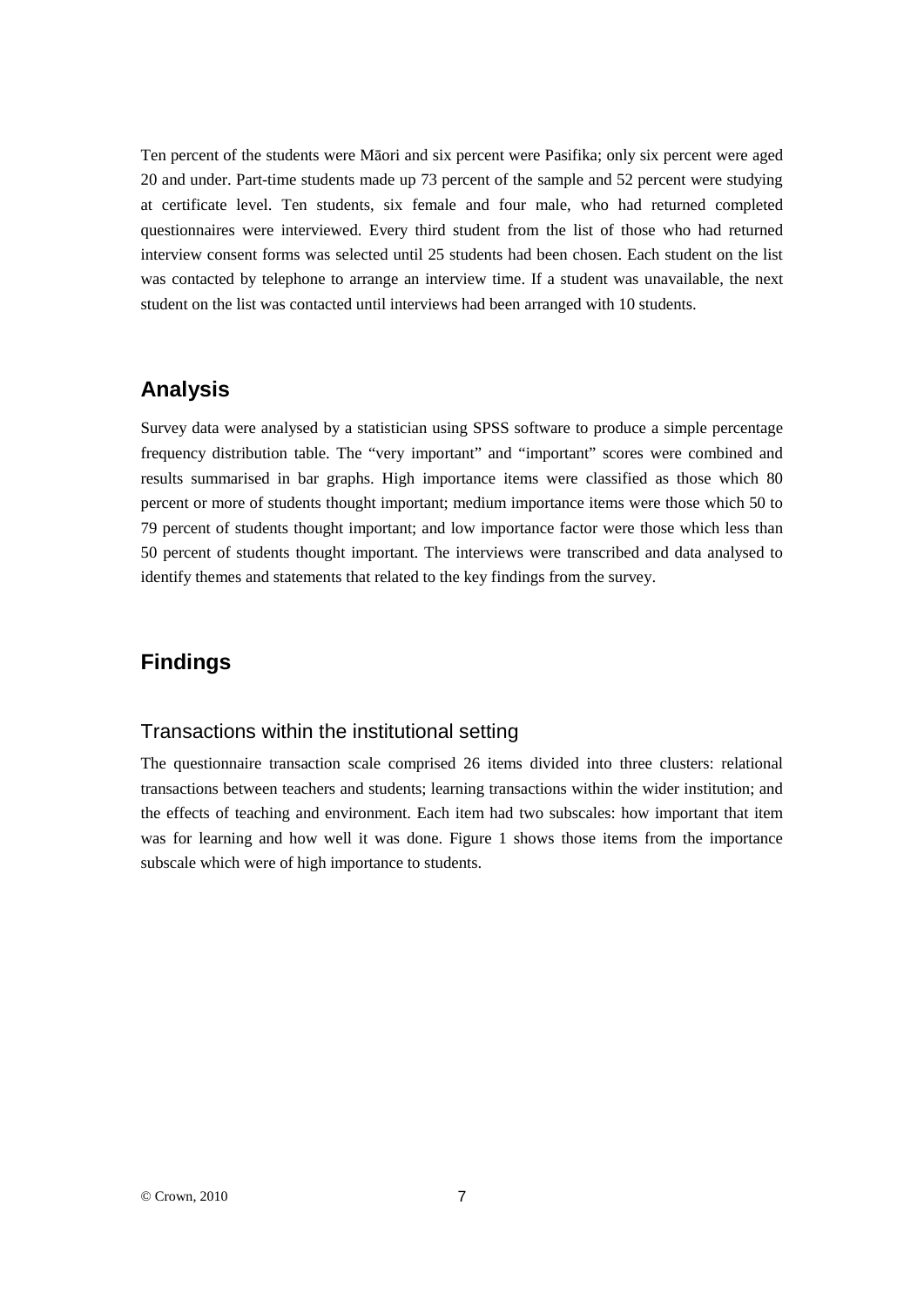

#### Figure 1 **Items of high importance to students' learning**

Of the 13 items that were of high importance to students, the majority (eight) were about the relational interactions between teachers and students. Three items were about the learning interactions within the wider institution. Students also said it was important to them that they were challenged by their subjects and could put what they learned into practice.

In their interactions with teachers students appreciated those who were responsive and supportive:

She rang me to see how everything was going. It wasn't important, but it was awesome that she took the time. It was really quite personal instead of just being another person's work to check. (S5, p. 3)

When teachers were unresponsive students noticed and it affected their learning:

It really drummed home that you are on your own and it's not that I needed support it was just that with extramural learning you can sort of leave it and I think if he had dropped in at six months to see how I was going it might have buoyed me up a little more. (S4, p. 3)

It was important to students that teachers were available and approachable:

She is very approachable. … I have already rung her once about something I knew I had done wrong but she said don't worry about it because it's the first year and you are allowed to make mistakes and she was very helpful. (S2, p. 2)

Students also said it was important that their teachers cared:

I found that the tutors were just really there for you; there was communication all the time, not in your face, but you felt they were there for support. They rang personally three or four times without me asking to find out how I was going and it really boosted me because it was the first time I had studied in a long time and to hear that from a tutor was just fantastic. (S8, p. 1)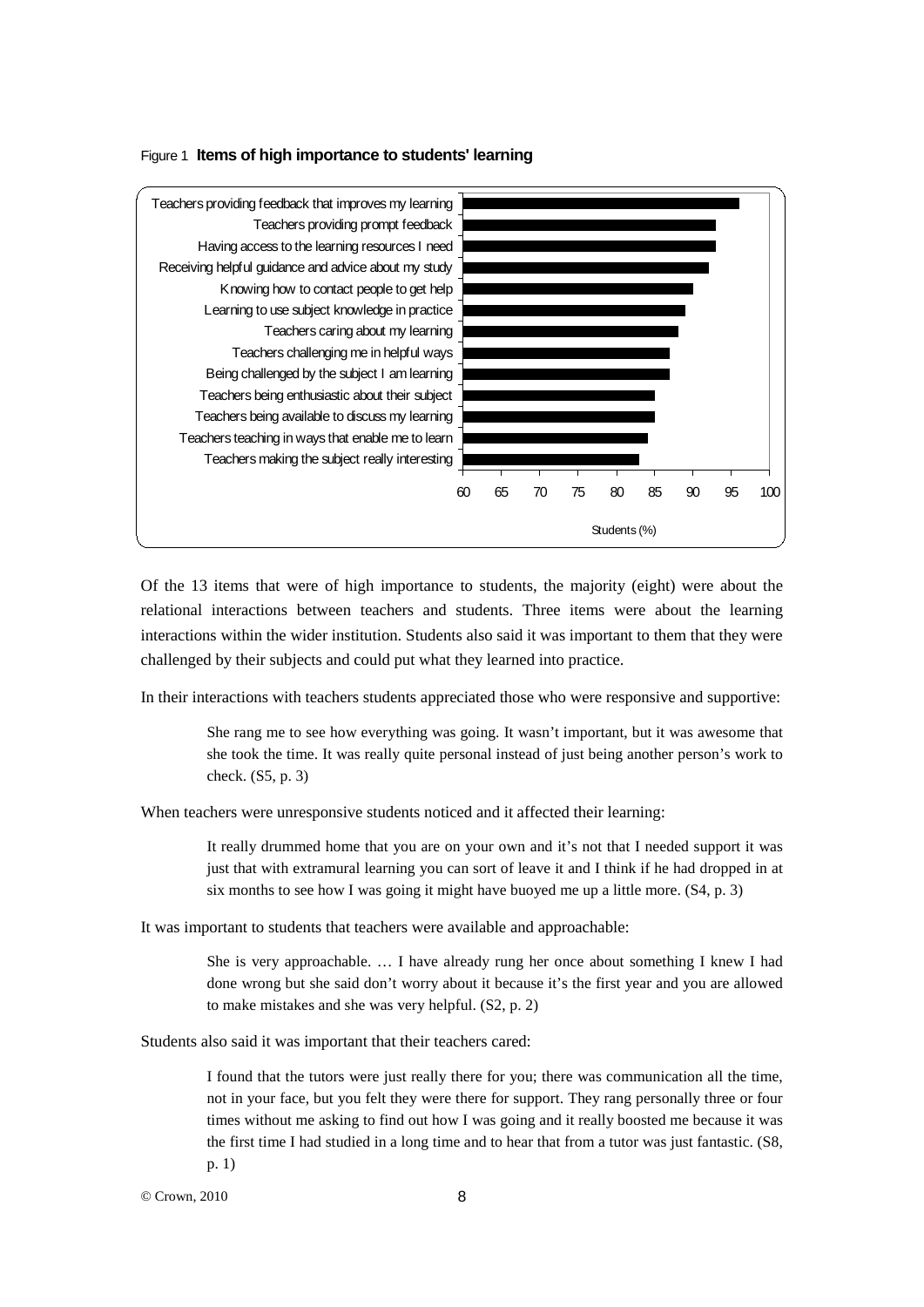Some students wanted a close relationship with their teacher:

Yes, definitely a big factor. You need someone to talk to when you are doing correspondence work. (S7, p. 3)

However, others did not:

I'm not really worried about having a close student/teacher relationship. I guess as a learner I can work things out for myself. (S3, p. 4)

Receiving prompt feedback that improved their learning was particularly important to students. In fact these items were the most important of all items (see Figure 1):

The marking comments I get back are really helpful. (S2, p. 8)

When feedback on assignments was not forthcoming, students' learning suffered:

I've been a bit disappointed over how long it has been taking to get them back. You put all this work in and you are thinking how you have done and it kind of impacts on the next assignment. If I've made some huge mistakes I want to know now so I can think about the next assignment. (S8, p. 2)

Working with other students was least important for students' learning. While less than 30 percent of the students said that they wanted to learn alongside others, some really enjoyed it:

> The tutors encouraged a lot of student interaction online which I really enjoyed. I got a lot of encouragement and support from the other students and a lot of good ideas—we could bounce ideas off each other and I learnt a lot. (S8, p. 1)

Other students thought that interacting online with fellow students could be beneficial:

Forums, chat areas or some sort of collaborative environment where students can catch up and exchange ideas would be a useful adjunct to the course. (S9, p. 5)

In addition to showing the importance to students of relationships with their teachers and other students Figure 1 reveals the wider institutional interactions and activities that were also very important. In this latter case it was access to resources, advice and guidance and the right people that were critical for students.

Students said it was important they received the right information and that people were helpful:

I think it's important. I was worried about doing it wrong so you need people to deal with who are helpful and pleasant on the phone—didn't want some old battleaxe. No one wants to feel they can't ring up and get information if they need to. (S6, p. 3)

They also needed services that were responsive. Many students used the institution's library and appreciated the responsiveness of that service:

> They are very helpful and will always go out of their way to make sure the books are sent to you straight away. Like one lady photocopied the whole of the Te Whariki for me and posted to me and said I could keep it so that would have been a lot of time for her to do that and I really appreciated that. (S2, p. 3)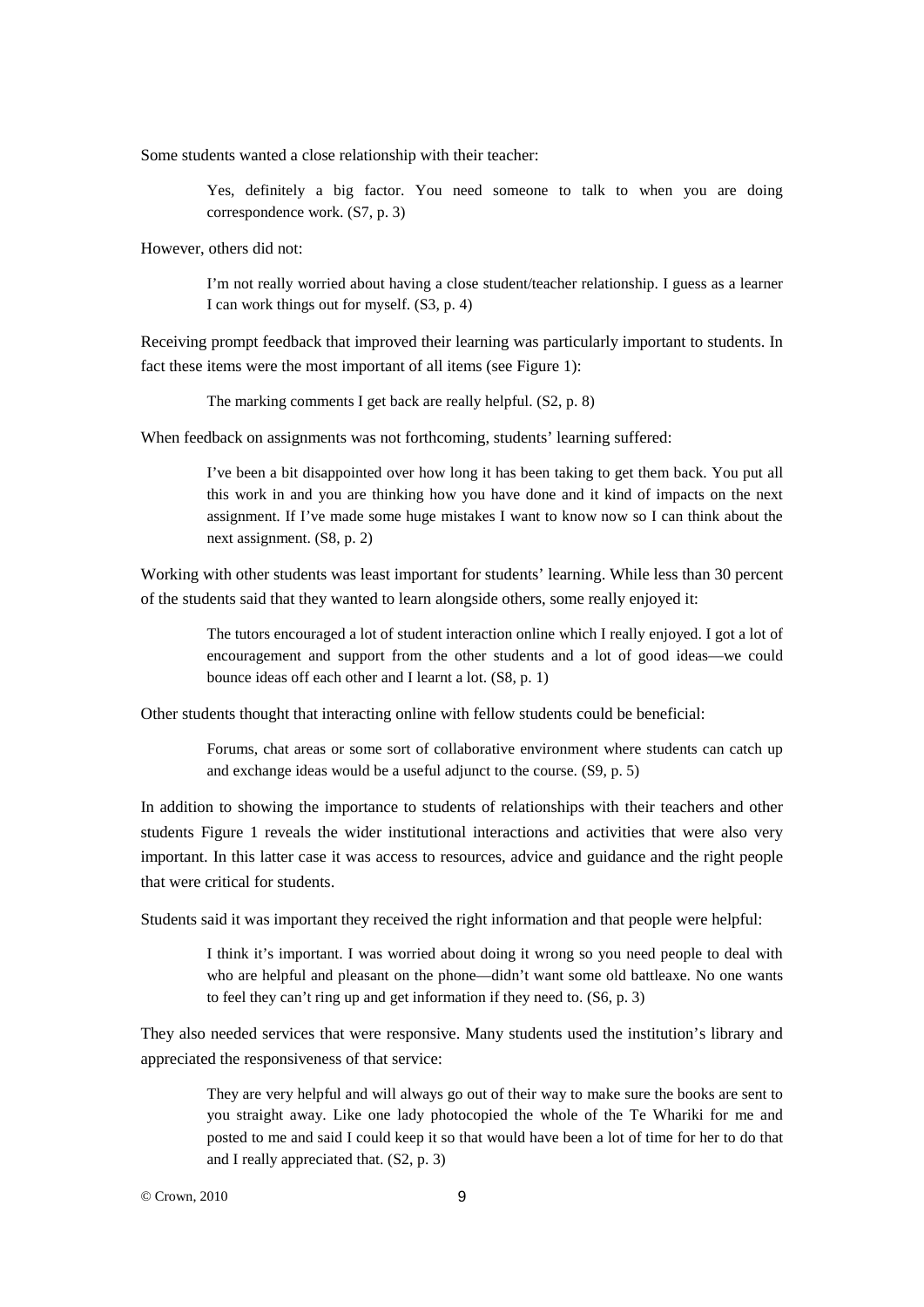While students were quite high users of the library, it was the internet that they most frequently used to access relevant information to support their study. A number of students not only used the internet to access information but also to increase their understanding of a particular subject or concept:

> I will read it a few times just to make sure my brain is working and then I will carry on reading past it and come back with fresh eyes and then if I'm thinking I can't get this I will go on the internet and Google it. (S4, p. 5)

Accessing the internet was for some students the means through which they could be completely independent in their learning and not have to rely on teachers or other staff for help:

> It would take longer because I know exactly what I need … if you have someone on the phone or use e-mail it takes so much longer. It's easier to skim a few articles or websites and get the information and so on. (S1, p. 2)

Additionally some students said they had found that the resources provided on the institution's online learning management system were very useful.

While the very important interactions and activities between students and their teachers and the wider institution are revealed in Figure 1, Figure 2 details those which students deemed moderately important to them. The finding worthy of note here is students' use of the institution's learning support services.



#### Figure 2 **Items of medium importance to students' learning**

While the students who completed the survey said it was quite important that learning support services be available, very few of those interviewed said they had used these services. A number of students said that they had not needed to because they could manage on their own: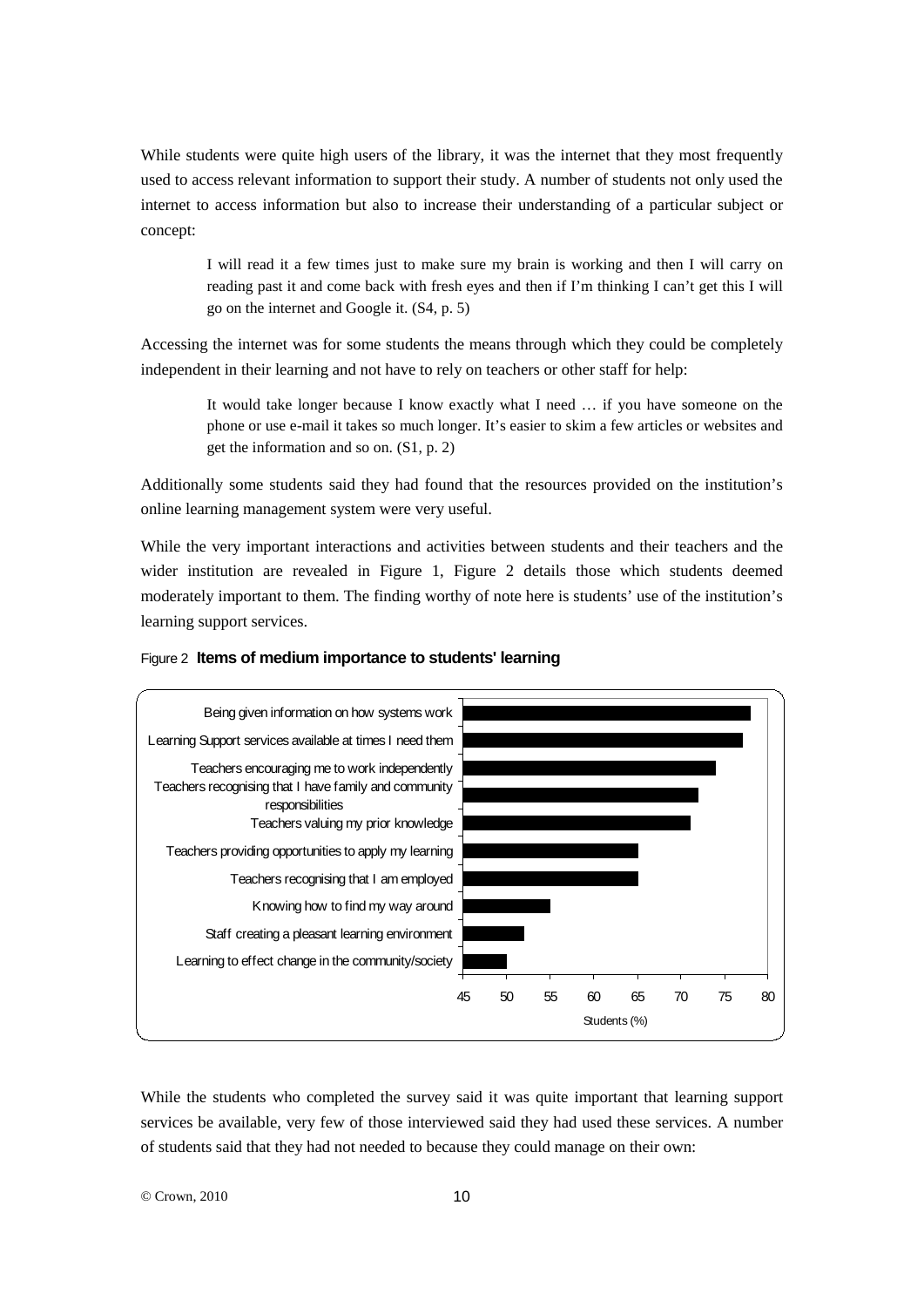I don't need academic assistance and there isn't a lot of external research required in my course and what there is I manage to do. (S9, p. 2)

One student said she had not bothered using learning support services because she perceived it as a bit of a hassle. Most students reported that they used non-institutional support: employers, friends, and family. Many students were part-time students who were working full time and said:

> I talk to my employer because he is qualified and he is really helpful … pretty much all my questions he has been able to answer. (S3, p. 2)

Other students relied on family and friends for support:

I have a good support network around me: a great flat mate who's been to University, she's been there and done that and she's given me tips about time management and my mum has been pretty good. (S5, p. 2)

Finally, of the 26 questionnaire items, only three items were given a low importance score by the students. Students did not consider that being encouraged to work with other students, questioning teachers' practice or having their cultural background respected were important for their learning.

In the second subscale of the questionnaire transaction scale, students were asked to score how well the items were performed by the institution. Results are shown in Figure 3.



Figure 3 **Items important to students' learning and how well they were done**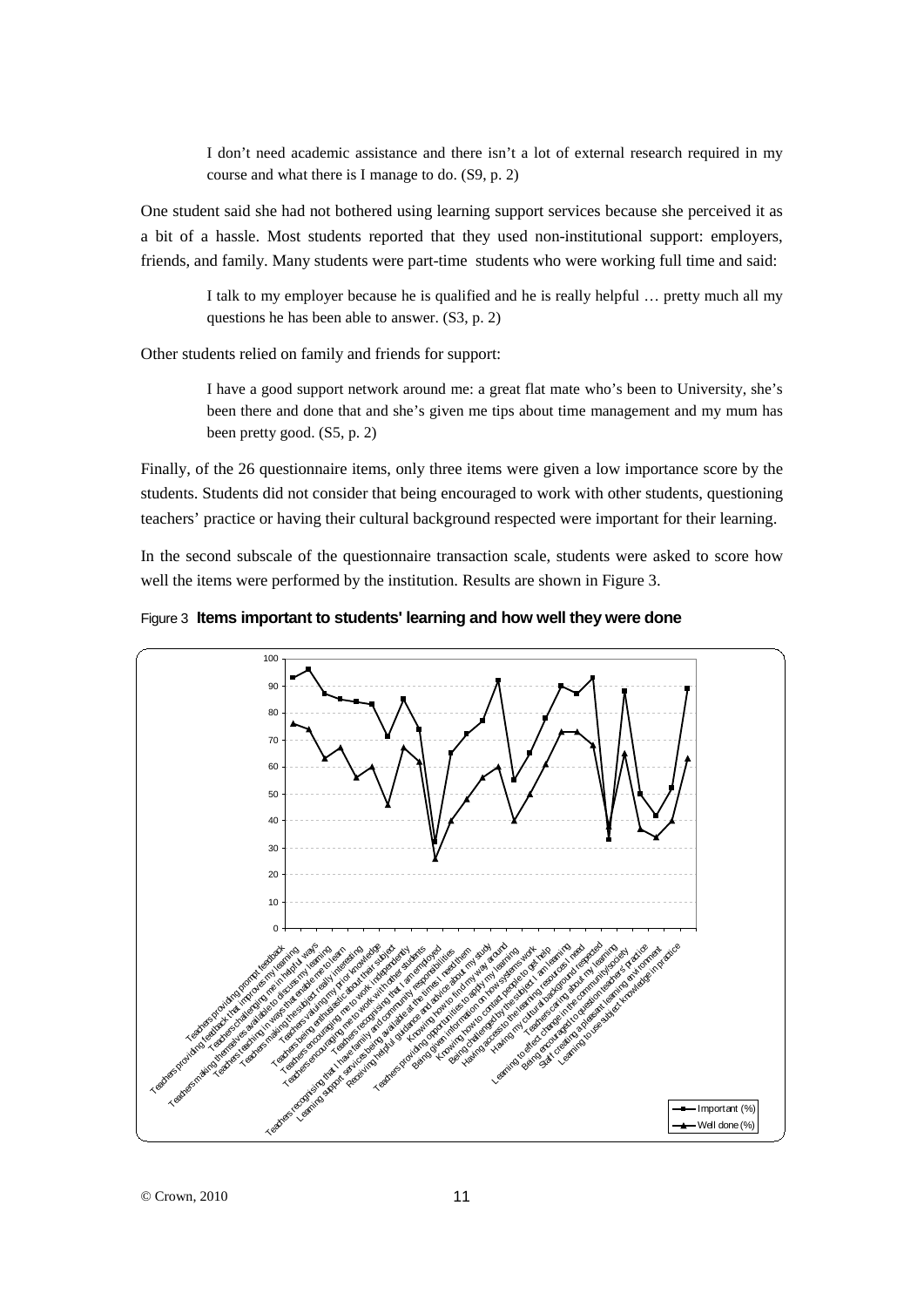On every item except one (having my cultural background accepted), the importance score exceeded the performance score. Figure 4 shows the significance of these results. It contains those items that students thought were very important to them. The right-hand section shows those items which were very important to students and which were quite well done. The left section shows those which were important and which were not all that well done. It could therefore be said that student expectations were not met on all of those items.



### Figure 4 **Relationship between items of high importance to students' learning and how well they were done**

# **Student motivation**

Twenty-four items were used to determine students' motivational needs as identified by Deci and Ryan's (2000) self-determination theory: competency, agency and relatedness. Students were asked how important each item was in motivating them to be engaged and they identified various motivations. Figure 5 shows that students placed a high value on agency and on feeling competent in their study. Agency and competency were equally important. Relatedness as a motivating factor was not important for the majority of the students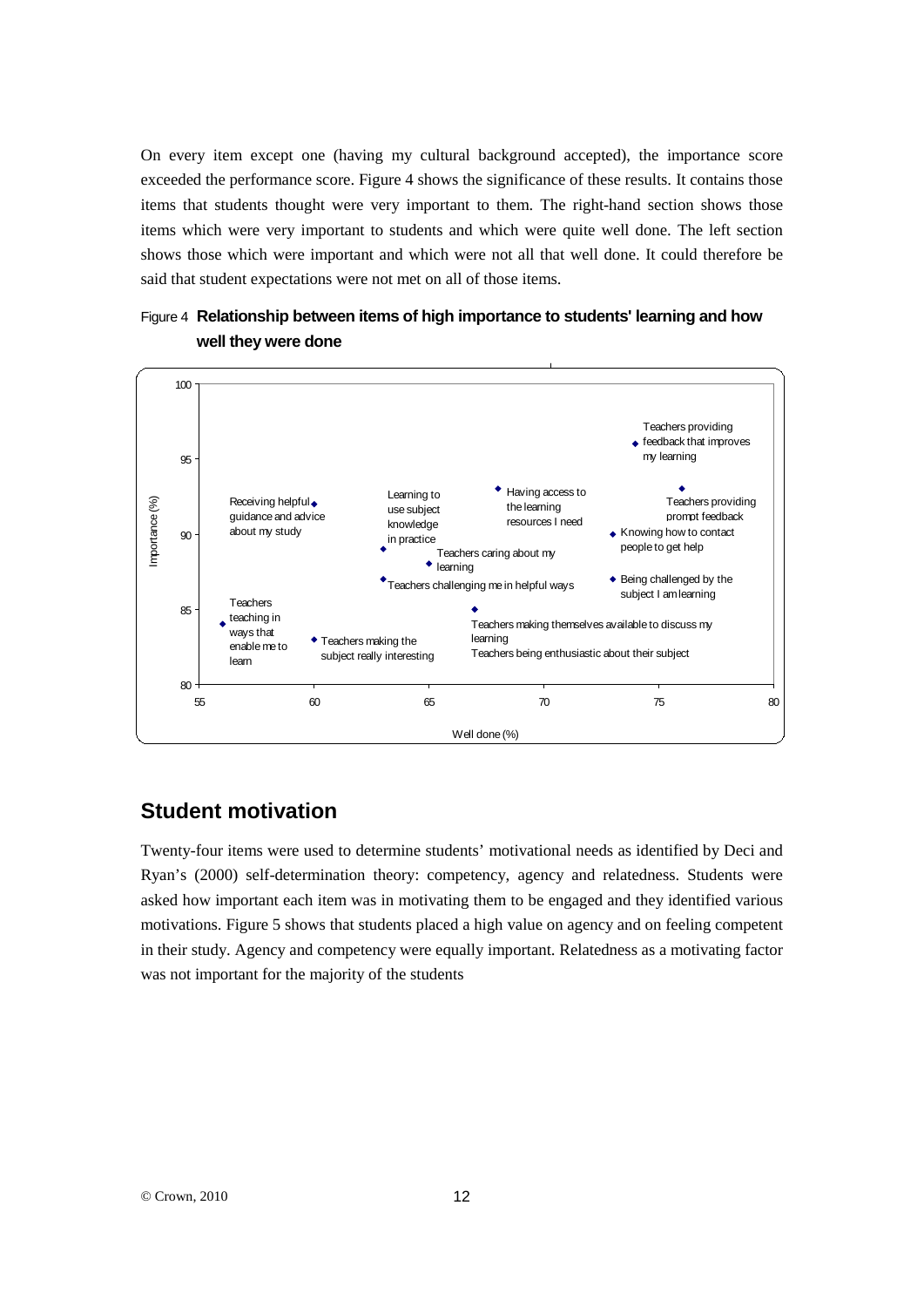

### Figure 5 **Items of high importance to students' learning**

Figure 6 shows that when items of medium importance are taken into consideration, students were most strongly motivated by competency items overall. Some relatedness items were important though. Students wanted to feel valued, be accepted by their teachers and to meet teachers' expectations. Some also needed to feel that they belonged:

> Emails from the tutors and support from the other students, just having a chat online has been good, it makes you feel like you belong. (S8, p. 4)

Students (%)

Figure 6 **Items of medium importance to students' learning**

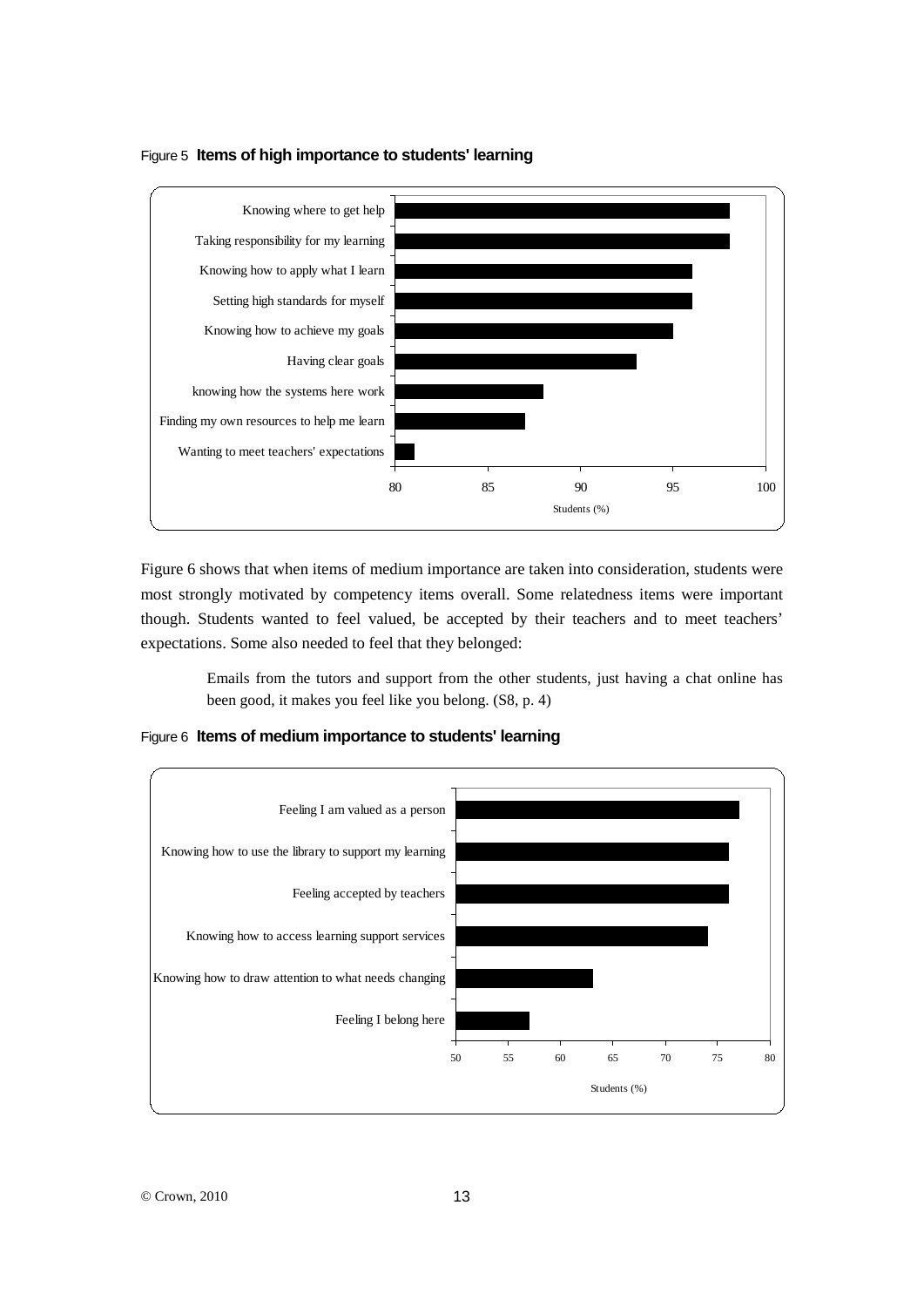Interview data revealed that students were keen to take responsibility for their own learning. They liked working on their own and finding their own resources. They knew where to get help and would access support services only if needed:

> Maybe it's a bit arrogant of me to think I don't need support but part of me thinks if I needed it I would be quite confident asking for it. (S4, p. 2)

Students also set high standards for themselves.

I like to achieve and I want to do well so I put in more than most and I enjoy learning the peripheral information as well. (S10, p. 5)

Although not everyone did:

I try not to get too hung up on my assignments being perfect. I just let it go. (S1, p. 2)

Students' motivation was also strongly related to their goals for learning. As seen in Figure 5, having clear goals and knowing how to achieve them were important motivators for engagement. Unsurprisingly most goals were related to jobs and careers.

One student said:

I am doing an advanced marketing course to enhance my career. I have done some marketing, but very little and it is basically to further my career. (S10, p. 1)

Another was passionate about her field of study:

I'm really keen to know more about environmental issues. I'm very passionate and I'm hoping to find some employment in that field. (S7, p. 1)

One student explained how she used her study goals to stay motivated and manage her workload:

Keeping an eye on my ultimate goal … taking things one step at a time rather than getting overwhelmed by the course as a whole. (S6, p. 1)

Figure 5 also shows that knowing how to apply what is learned was important to many students. Being able to apply their learning to the real world was highly motivational:

> If the assignment relates to a real world scenario then I really enjoy that … the theoretical side and the real world and linking the two together I find very interesting. (S8, p. 1)

Conversely, as can be seen in Figure 7, students were motivated by relatedness items in a minimal way only.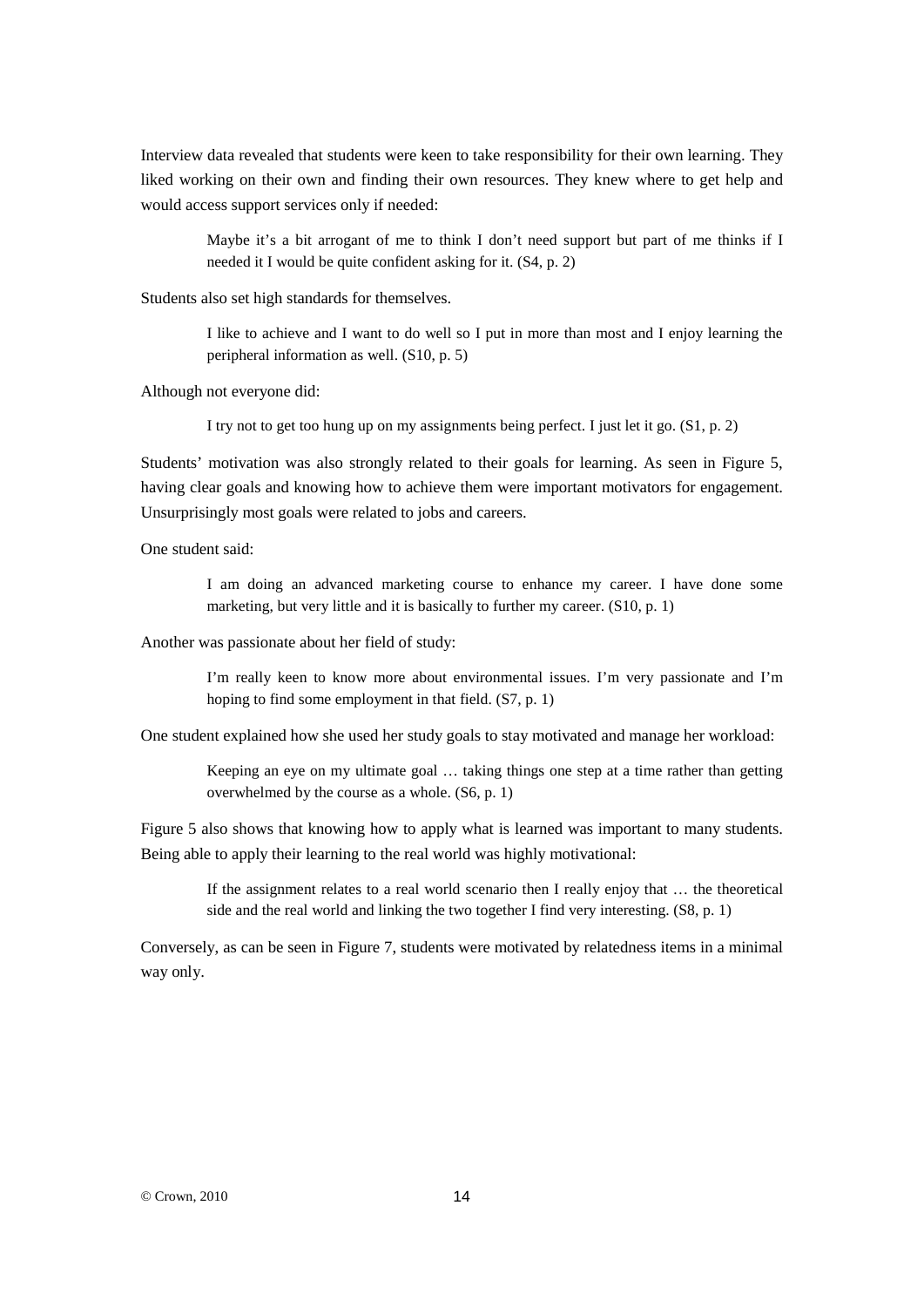



Very few students needed to establish relationships with other students; it was not very important to them. Students did not feel the need to be comfortable with or accepted by other students in order to be engaged in their learning. Nor did they need to learn alongside others.

One student said:

I've never enjoyed a classroom environment anyway which I find stressful, so working from home is fabulous. (S8, p. 3)

Another student disliked working with other students, particularly on shared tasks:

It depends on who's in your group. Some people are not highly motivated and you think 'oh no, I'm stuck with this person and I wanted a high mark.' I'm high mark orientated and I know straight away I will have to hold back in case they think I'm a know-it-all and that's why I prefer to work by myself. (S2, p. 4)

Some students thought working with others could be useful though:

It would be quite helpful. Like if you knew that once a month there was going to be an open forum and you could log on and bounce ideas off other students. (S4, p. 3)

Others too found that interacting online with fellow classmates was a positive experience that helped them feel connected to the institution and to their peers:

> I did worry about being separated from other students and not feeling like a part of it. I had no idea that there was going to be this online element but when I found out about it I thought it was a good idea because it made you feel connected. (S7, p. 3)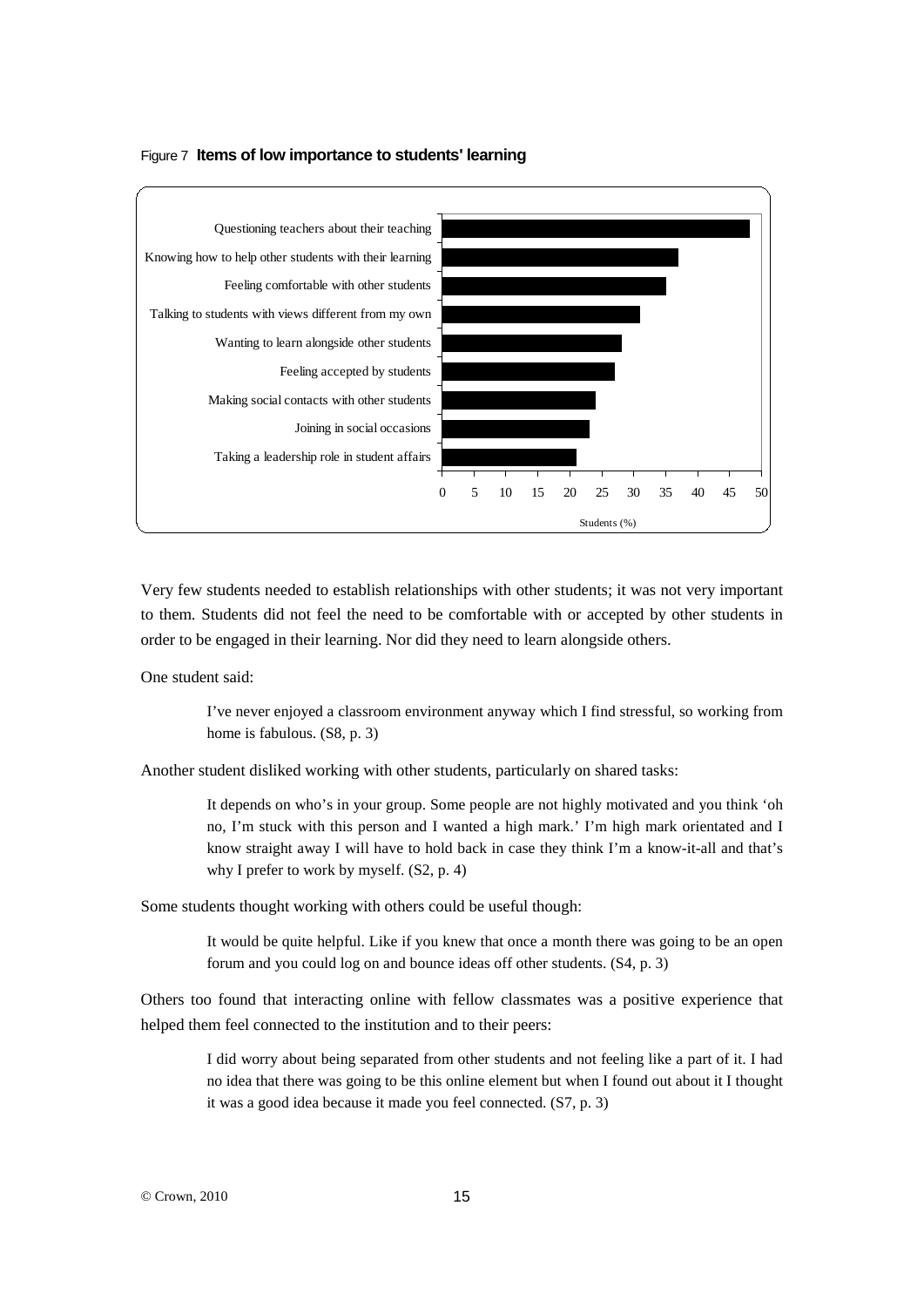Meeting teacher expectations and being accepted by their teachers in addition to feeling valued were the only relatedness motivating items of any significance to emerge from this study. When students did not feel connected or valued they disengaged:

> Feeling terribly disconnected to be honest. Everyone likes to feel valued. I'm just a number. I don't feel particularly well engaged. (S9, p. 4)

Staff knowing students' names made a difference:

She used my first name, so you feel like I'm not just a number or just another person, she used my name. (S5, p. 4)

Students felt valued, too, when staff was flexible about assignment and course requirements:

They were very helpful with changing my programme. I've been an awkward student and they worked it out really well. (S7, p. 4)

However, when flexibility was not forthcoming, students suffered:

Twice now when I've asked them to be a bit flexible the answer was no. The whole idea of doing a distance learning course for me was so that I could manage and organise my own time, not for them to say right you will do this when we want you to do it … they should be making it a bit easier because life is stressful as it is. (S2, p. 6)

In addition to the items that identified what motivated students to learn, the questionnaire also included a separate scale (10 items) to determine how often (monthly, weekly, daily) students acted on their motivations. Students were asked to indicate the frequency with which they acted on competency, agency and relatedness items. Figure 8 shows that frequency.[1](#page-15-0)

-

<span id="page-15-0"></span><sup>1</sup> Daily and weekly scores were combined to give the frequency of student action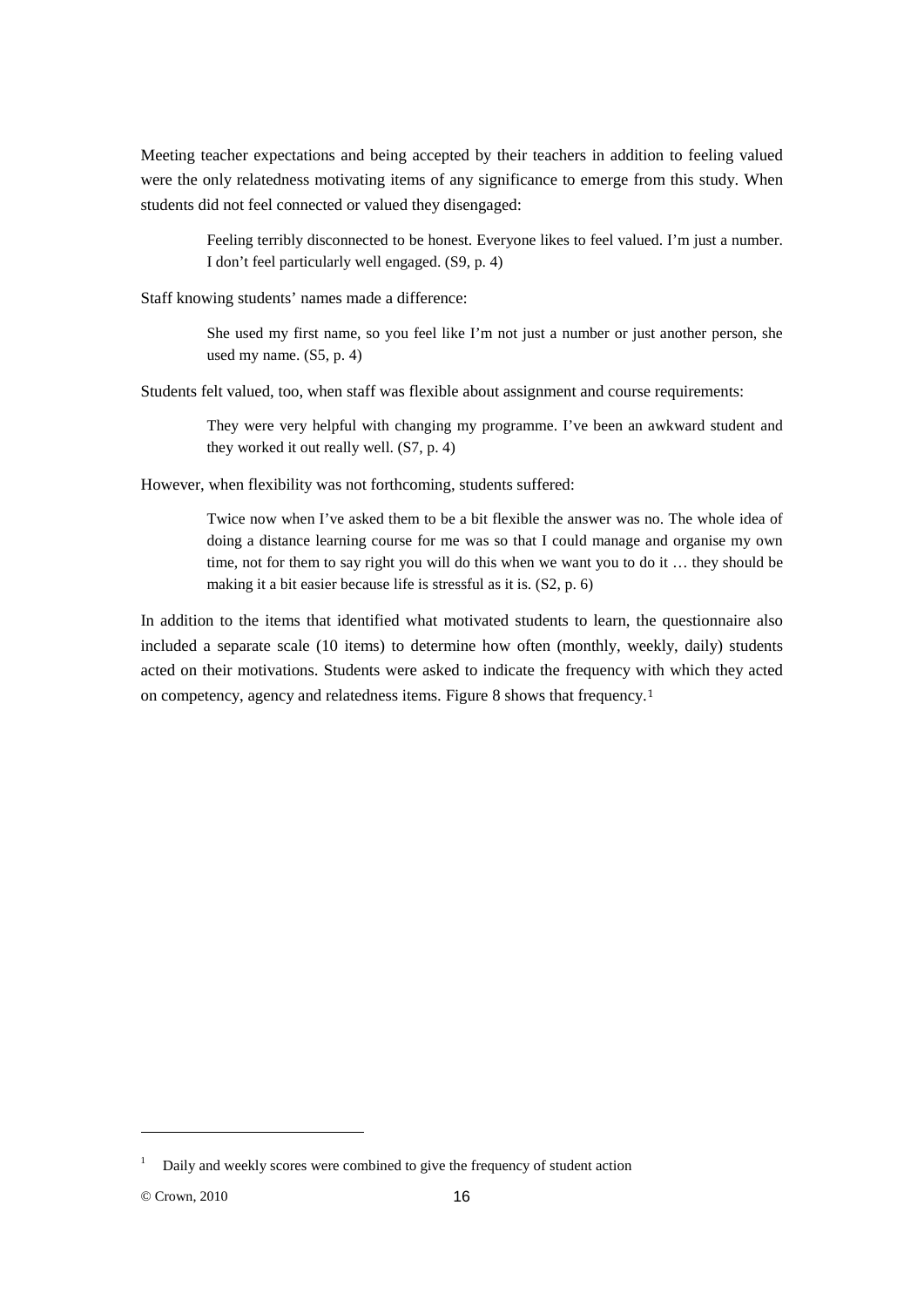### Figure 8 **Frequency of student action**



Unfortunately these findings reveal little. That students study in their own time and have little involvement in institutional non-academic activities is largely a given in an open and distance learning environment. Students are required to study in their own time and open and distance learning institutions by and large do not offer social, cultural or sporting events so students do not have the opportunity to participate in these activities. The findings worthy of note, however, are that students will work hard to understand difficult subject matter and are willing and able to seek additional resources to aid understanding; they are motivated by these items and they act on them. In addition, they will actively seek help when needed.

# **Non-institutional influences**

Students reported dealing with a variety of challenges in their daily lives that affected their study. These challenges are detailed in Figure 9.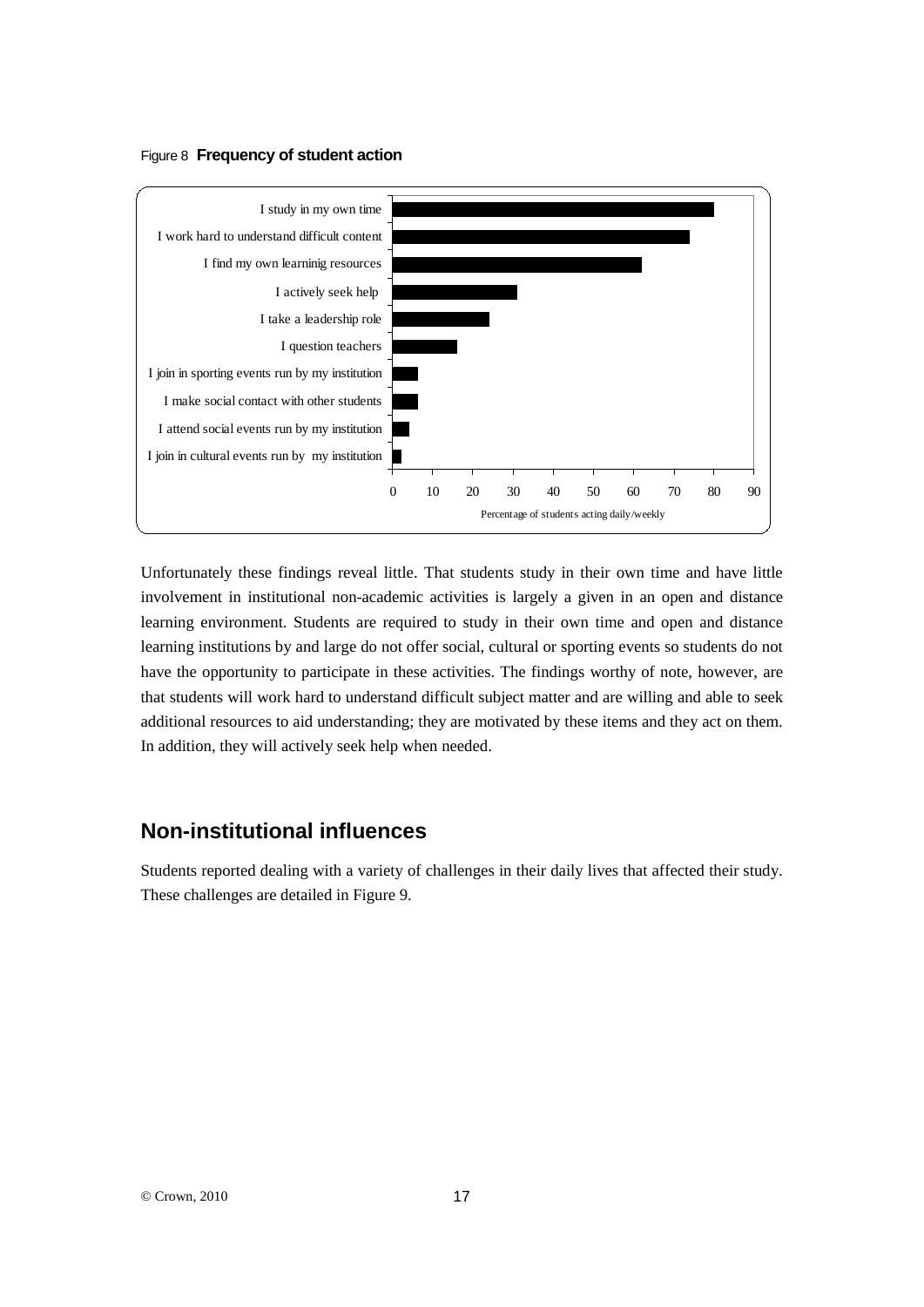#### Figure 9 **Items negatively affecting student success**



As can be seen in Figure 9, financial constraints and work commitments were the two items that had the most effect on success:

> Probably the number one thing that turns me off learning is that I finish my day at work then I feel I have more work to do. (S3, p. 1)

Many students worked full time and had family and other commitments in addition to their study:

I am a mother, wife and homemaker and I work and am a student as well. (S2, p. 1)

Constantly dealing with a variety of commitments meant students were often too tired to study. One made the comment:

> It's all the social commitments, family commitments, just being busy at work and coming home feeling really tired and not feeling like it. (S4, p. 2)

Others faced challenging personal situations which made study difficult:

Because I am a solo mum now and finding time to study and juggle work and it's very hard. I broke up with my partner three months ago and study has hit a brick wall. (S1, p. 1)

Some students found they simply had no choice but to put their study on hold when faced with changed personal circumstances:

> I've actually had to put it on hold at the moment because my youngest is disabled and she uses up a lot of my time. (S7, p. 1)

Despite facing all these different challenges students were proactive in organising themselves to succeed and were well supported in their studies by family, friends and employers (Figure 10).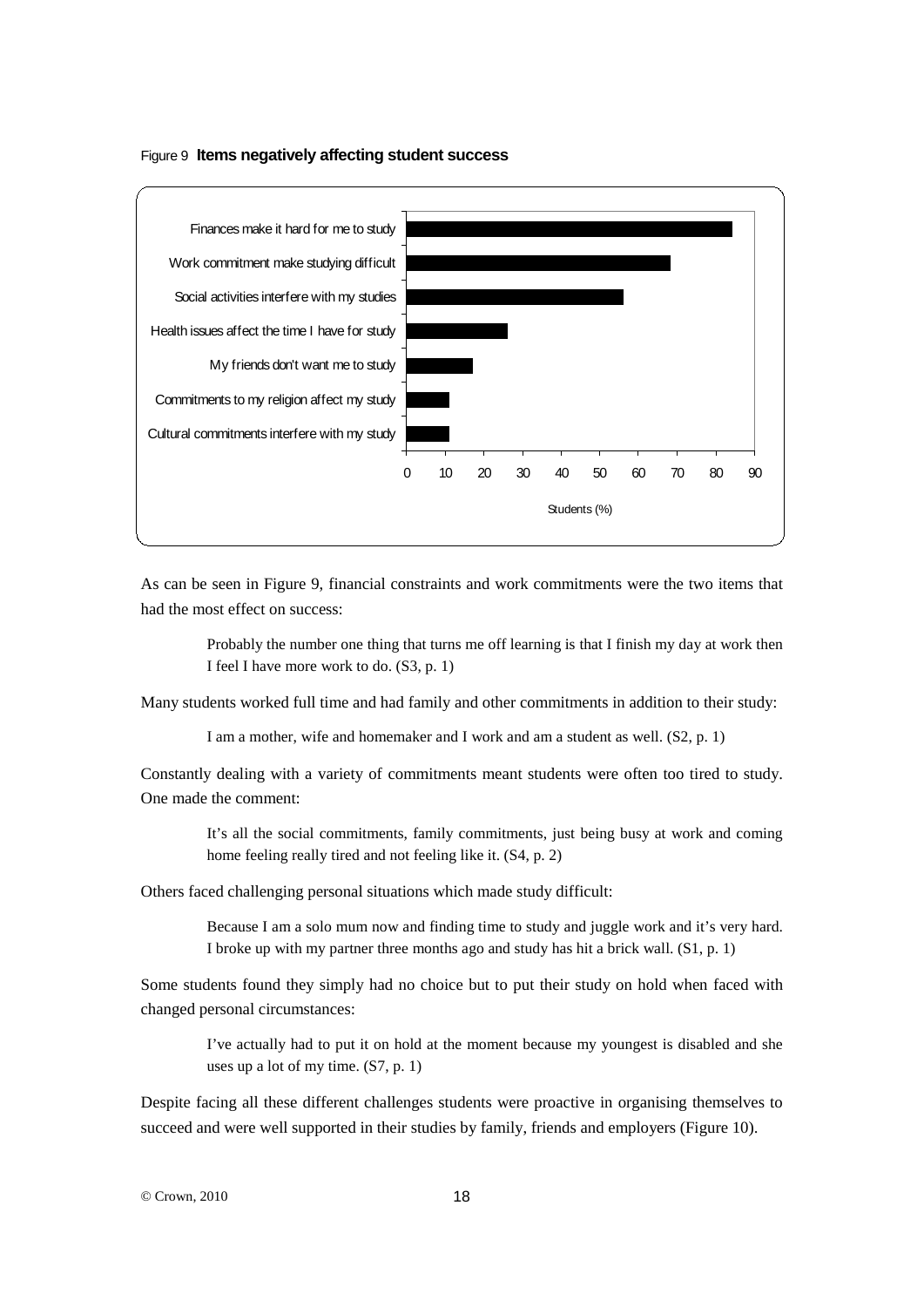



Families held high expectations of students and provided good support. They dealt with household tasks to free up time for study:

> I'm lucky I've got quite a lot of support from my husband and my family and they give me the time that I need. (S6, p. 1)

Families were also encouraging and motivational and students depended on them:

I depend on my partner to help me a bit because he is studying as well so it's good if we can support each other. I'm pretty hopeless when it comes to self-control. (S4, p. 2)

Equally important for student success was support from employers. Those students who had supportive employers reported that such support had a positive effect on their study and levels of achievement:

> I've got lots of support from my employer … he is giving me four hours study time a week (paid) at work. I have to do at least four hours study at home too. But the support my employer has given me has definitely encouraged me to put in the effort myself and also made it easier to get started. (S3, p. 2)

# **Discussion**

There are limitations to this study. The research was a small case study involving only 82 firsttime students and results must be interpreted with caution. However, it is clear from the study that the institution and the teachers played a significant role in whether or not students engaged in learning at optimum levels. It is also clear that students' own motivation played a part. Additionally, students reported that a variety of non-institutional items affected their engagement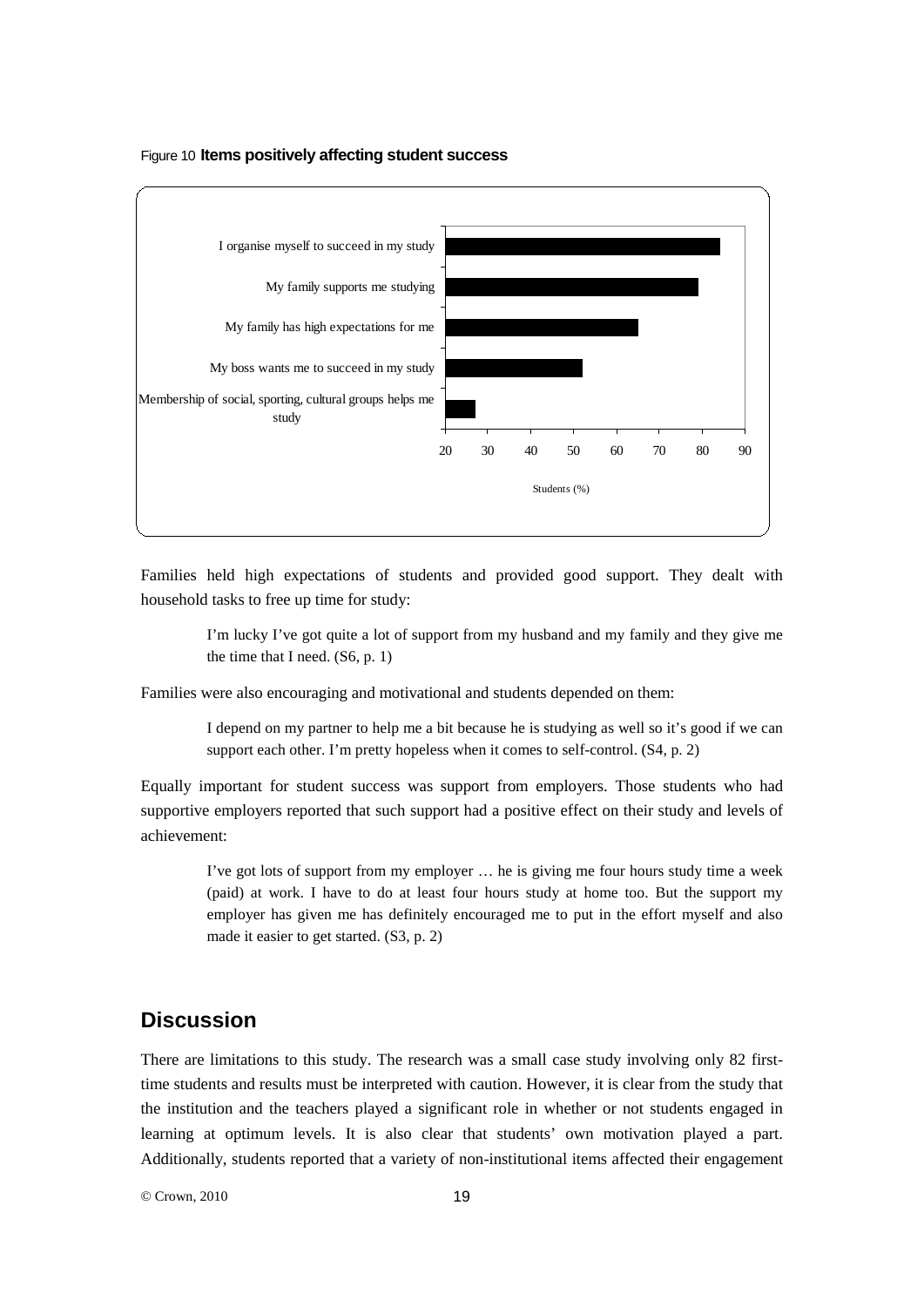and success. These items were mitigated to a greater or lesser extent by the support structures that students had around them.

The data show that the actions and attributes of teachers and the effects of teaching featured prominently (10 of 13) in those items that students indicated were highly important to them and their learning. Eight of those 10 items were about teacher behaviours and attributes. Students wanted teachers who cared, who challenged them, who provided prompt and useful feedback and who were readily available to discuss the students' learning. Furthermore, students needed teachers to be enthusiastic, make subjects interesting and to teach in ways that enabled the students to learn. That teachers and teaching are fundamental to student engagement is well reflected in the literature. Umbach and Wawrzynski (2005) maintain that teachers' behaviours and attitudes have a profound effect on students: teachers "play the single-most important role" (p. 176). Similarly, Kuh et al. (2006) confirm that teachers are at the heart of engagement. In particular, enthusiastic teachers who establish high academic standards, assign challenging assessment tasks and develop trusting relationships with students are more likely to engage them in learning than those teachers who do not (Bryson & Hand, 2007; Kuh et al., 2005).

While students in this study specified that relationships and interactions with their teachers were very important, they reported that a number of those interactions were not done as well as expected. Overall, results revealed that students' expectations were largely unmet. The data in Figure 4 which illustrate those interactions important to students that were well done and those that were not very well done provide some direction for action on ways the case study institution could optimise teaching and learning interactions with students in order to engage them more effectively.

In the same way that teachers and teaching were important to students' learning and engagement, so too were a variety of institutional items. Most notably students said they needed study advice and guidance that was readily available to them and they must have access to relevant and sufficient study resources. Students emphasised too that it was critical they knew how to contact the right people when they needed help. Indeed, in an open and distance learning environment, where students largely work through learning materials on their own it is not surprising these items feature highly on students' important-to-have lists. They are critical to learning and success.

Besides it being very important that students knew how and where to get help, it was equally important for 77 percent of them that learning support services were available at times that students needed them. It is useful to note here that students' expectations on this were not met as well as they could have been (see Figure 3). Perhaps there is a mismatch between the times the students in the case study institution are studying—at night after work and family commitments are completed—and the times that learning support services are available. Learning support availability tends to be more in line with those tertiary institutions which have students on campus during the day. The provision of a variety of support services is important to student engagement and success. Such services assist students to become efficient learners (Hu & Kuh, 2003) and institutional investment in support services yields positive results for student engagement (Kuh et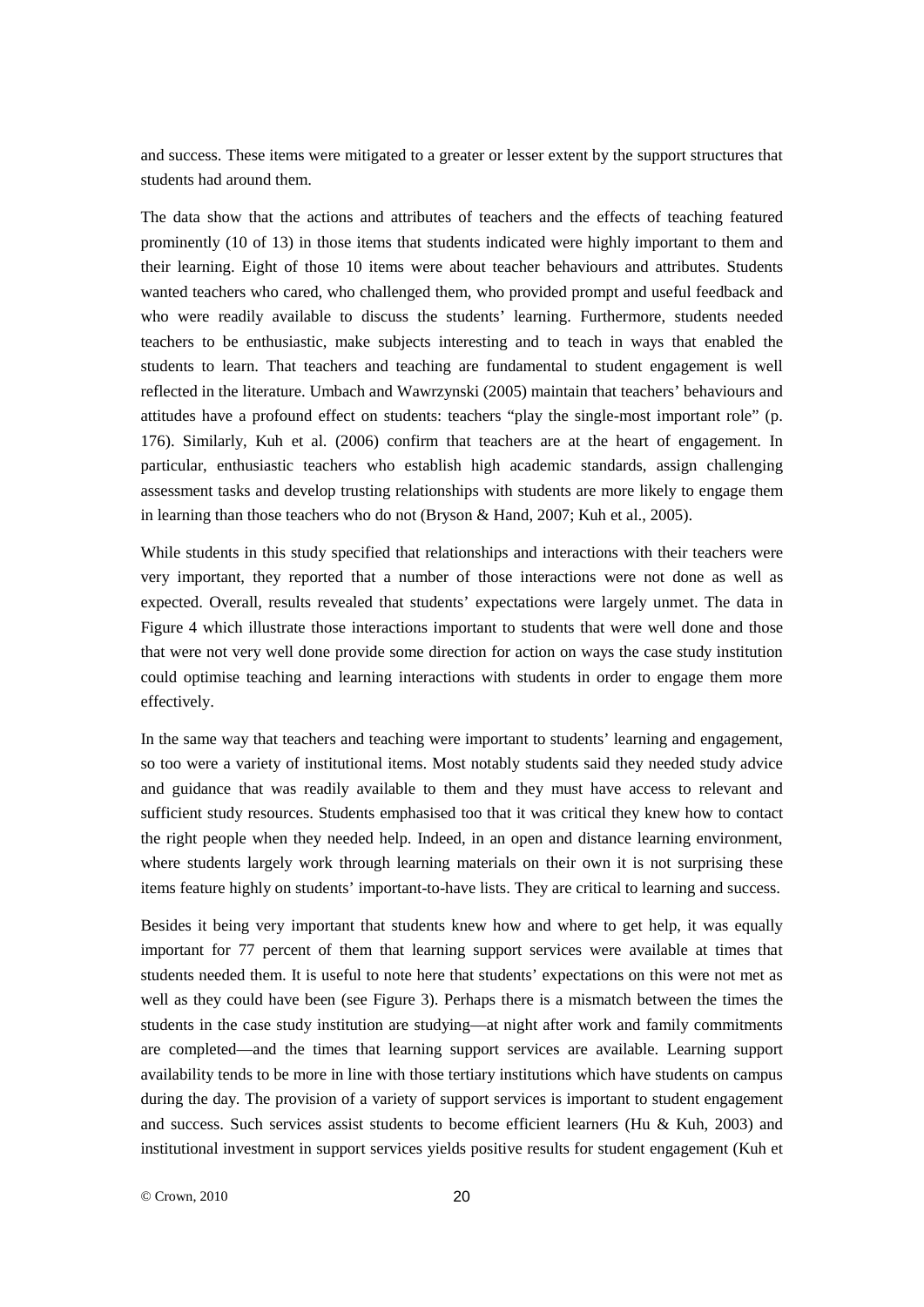al., 2005; Pike, Smart, Kuh, & Hayek, 2006). What is more, when those services are delivered within a student-centred institutional culture, specifically one where support of learning is emphasised and student success is the central focus, student engagement and achievement is maximised (Kuh et al., 2006; Porter, 2006).

In addition to institutional and teacher interactions student motivation was also strongly implicated in whether or not the students in this study engaged with their learning. Feeling competent in their learning was important to students and they were strongly motivated by that. This finding is supported in the literature. Fazey and Fazey (2001) also found that feeling competent to meet the demands of study were strong motivators for student engagement and action. Likewise Llorens et al. (2007) discovered that self-belief was a key motivator for engagement. Yorke and Knight (2004) concur; when students feel competent they set themselves goals and persist in overcoming obstacles. This finding is supported by other research from the case study institution which found that students who persisted were "determined to succeed" and this determination was intimately connected to strong motivation for learning driven by very clear goals for that learning (Burtenshaw et al., 2006). Students in the case study also liked being autonomous and working on their own. That many students preferred to manage on their own is not surprising in an open and distance learning context. In such a context, students need to be autonomous to be successful so discovering that students were motivated by that, while unsurprising, is nevertheless a positive finding.

Conversely the students in this study did not want or seek relationships with other students. Relationships were not important motivators for engagement. Despite the fact that relatedness was not valued as much as agency and competency items by students, relationships, relatedness, connection and belonging are important to many other students. Māori and Pasifika students in particular in the case study institution have reported that they want and need to feel connected; that a sense of connection and belonging encourages and motivates them to engage with their learning and to persist (Ross, 2008b). Other research supports this contention; when students feel accepted and that they belong their engagement with learning is strengthened (Deci  $\&$  Ryan, 2000; Read et al., 2003). That students in this study were not motivated by relatedness items perhaps reflects the fact they are not well connected to the institution as they work to balance the often competing commitments of family, employment and study. In addition, being geographically distant from the institution, the lack of a physical campus and part-time study largely works against students developing close learning and social relationships with other students.

It is evident from the data that competing commitments affected students' engagement with learning but only moderately so. Students overcame challenges by being well organised for study and having good family support. These two items exerted the strongest influence on student engagement of all the external items. Being well organised and having strong family and other support has a positive effect on student persistence and success too. Burtenshaw et al. (2006) established that students who persisted in their studies manipulated their social environments to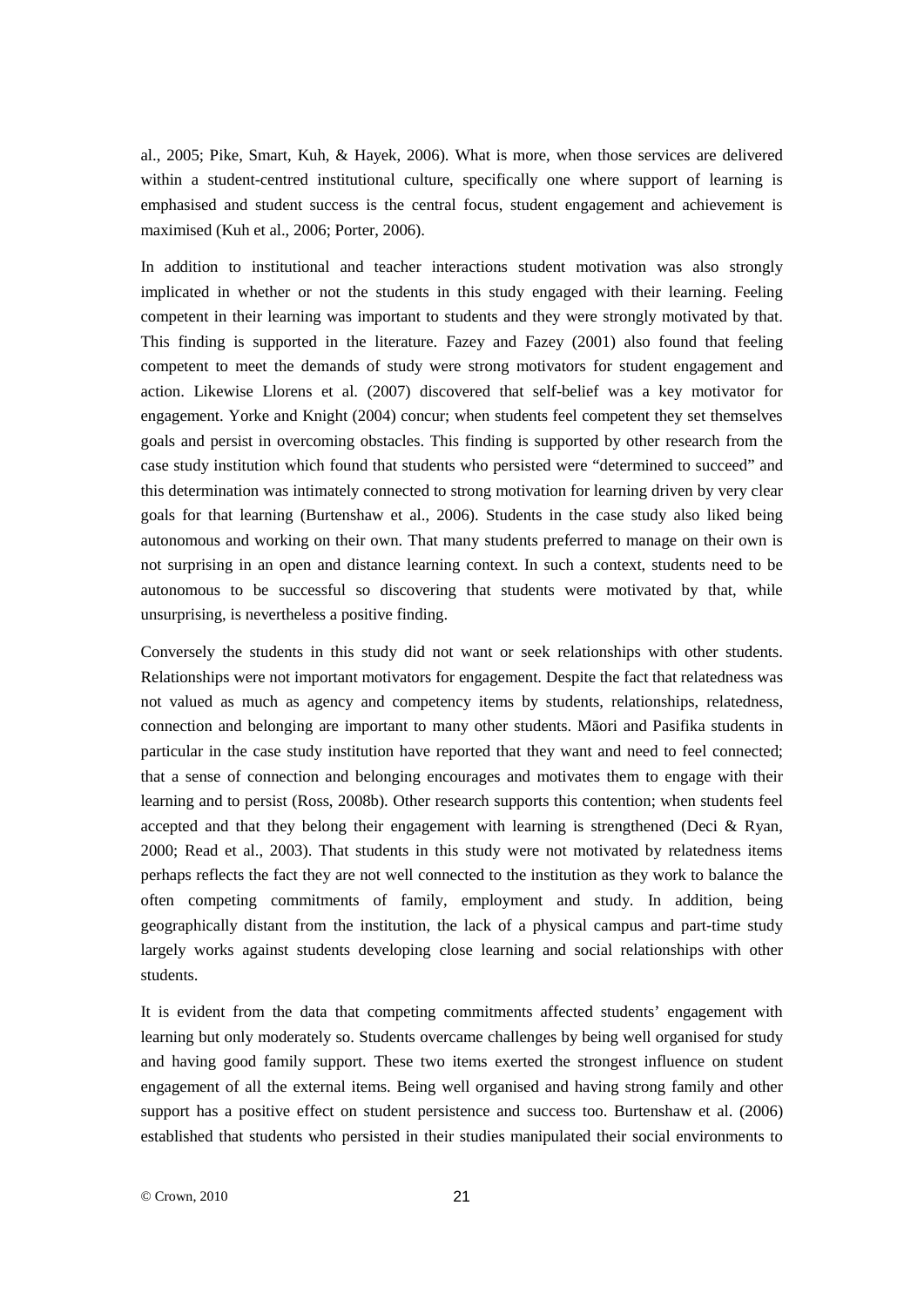advantage. Specifically, students made full use of the people, places and facilities around them to ensure that they were successful.

# **Suggestions for practice**

The data from this case study reveal that teachers and teaching, the institutional environment, and students' motivation were more strongly implicated in whether or not students engaged with their learning than the non-institutional items of family, employment and social influences. It therefore makes sense to identify those aspects of teaching, the institutional environment and motivation that can be translated into suggestions for practice for the case study institution. In doing so, it would be most useful to focus on improving those institutional transactions that were very important to students but were not yet performed to students' expectations.

For teachers this means:

- providing prompt feedback to students that improves their learning
- caring about students and being available to discuss their learning with them
- challenging students in helpful ways and teaching in ways that help them learn
- being enthusiastic about their subject and making it interesting for students

For the institution this means:

- providing access to the resources students need for their study
- providing helpful guidance and advice to students about their study
- ensuring that students know who to contact for help
- providing learning support services at times students need them.

Additionally, the institution and teachers must provide subject material that challenges students and enables them to use that subject knowledge in practice. Furthermore, in considering student motivation for engagement, the institution and teachers could foster students' belief in their own competence and provide more opportunities for some students to develop learning and social relationships with other students.

Finally, the institution could explore ways to assist students' families, friends and employers to understand the demands of study and how best to support their student family member/employee.

# **Conclusion**

This research was a small case study involving only 82 first-year students, and results must be interpreted with caution. Findings cannot be generalised across open and distance learning or other tertiary education environments or even across all first-year students at the institution in this study. However, a number of the findings are supported by the literature and previous research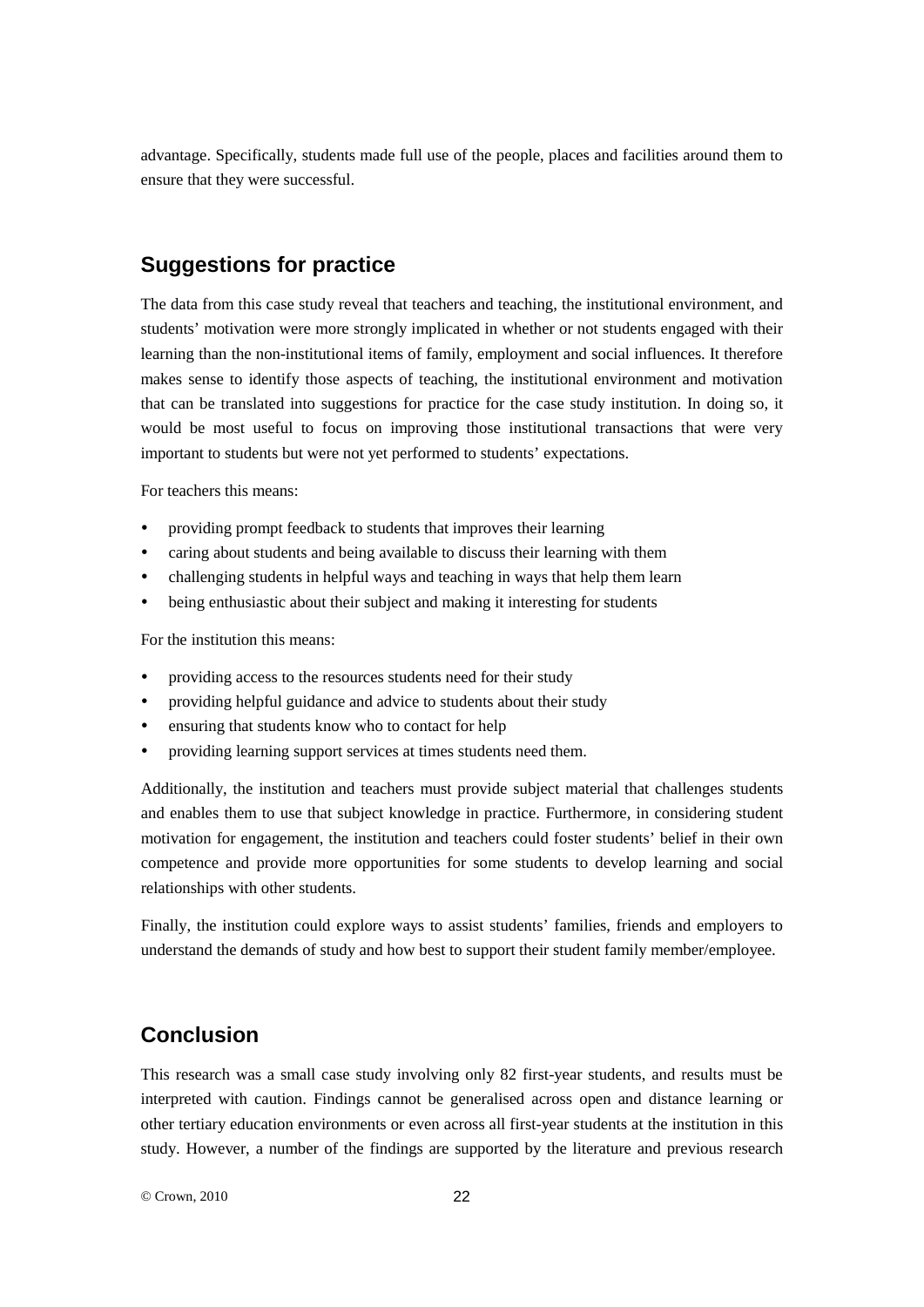from the case study institution, and can support the suggestions for practice outlined. The practice suggestions fit neatly with many of Chickering and Gamson's (1987) seven principles of good practice in undergraduate education and in conjunction with the findings described in this paper, offer the case study institution the opportunity for reflection and action so that first-year open and distance learning student engagement for learning might be fostered.

# **Acknowledgement**

This is to acknowledge the funding provided by the Teaching and Learning Research Initiative (TLRI) that made this research possible.

# **References**

- Ainley, M. (2006). Connecting with learning: Motivation, affects and cognition in interest processes. *Educational Psychology Review*, *18*, 391–405
- Australian Council for Educational Research. (2008). *Attracting, engaging and retaining: New conversations about learning. Australasian student engagement report.* Camberwell, Victoria: Author.
- Bryson, C., & Hand, L. (2007). The role of engagement in inspiring teaching and learning. *Innovations in Education and Teaching International*, *44*(4), 349–362.
- Burtenshaw, M., Ross, C., Hoy-Mack, P., Bathurst, J., & Zajkowski, M. (2006, September). *Items that influence student persistence in National Qualifications Framework levels 2 to 4 open and distance learning courses: Preliminary results.* Paper presented at the 4th Biennial ITPNZ Research Conference, Eastern Institute of Technology, Hawke's Bay, Napier.
- Caspi, A., Chajut, E., Saporta, K., & Beyth-Marom, R. (2006). The influence of personality on social participation in learning environments*. Learning and Individual Differences*, *16*, 129–144.
- Chapman, E. (2003). Alternative approaches to assessing student engagement rates. *Practical Assessment, Research and Evaluation*, *8*(13). Retrieved 10 November 2009, from [http://www.PAREonline.net/getvn.asp?v=8&n=13](http://www.pareonline.net/getvn.asp?v=8&n=13)
- Chickering, A., & Gamson, Z. (1987). Seven principles for good practice in undergraduate education. *AAHE Bulletin*, *39*(7), 3–7. Retrieved 16 November 2009, from [http://honolulu.hawaii.edu/intranet/](http://honolulu.hawaii.edu/intranet/%0bcommittees/FacDevCom/guidebk/teachtip/7princip.htm) [committees/FacDevCom/guidebk/teachtip/7princip.htm](http://honolulu.hawaii.edu/intranet/%0bcommittees/FacDevCom/guidebk/teachtip/7princip.htm)
- Deci, E., & Ryan, R. (2000). The 'what' and 'why' of goal pursuits: Human needs and the selfdetermination of behaviour. *Psychological Inquiry*, *11*(4), 227–268.
- Dewart, H., Drees, D., Hixenbaugh, P., & Thorn, L. (2006, July). *Engaging first year students at a metropolitan university: Is electronic mentoring an effective strategy?* Paper presented at the 9th Pacific Rim First Year in Higher Education Conference, Engaging Students, Griffith University, Gold Coast Campus, Australia.
- Earle, D. (2008). *Hei titiro anō i te whāinga: Māori achievement in bachelors degrees revisited*. Wellington: Ministry of Education.
- Fazey, D. M. A., & Fazey, J. A. (2001). The potential for autonomy in learning: Perceptions of competence, motivation and locus of control in first-year undergraduate students. *Studies in Higher Education*, *26*(3), 345–361.

© Crown, 2010 23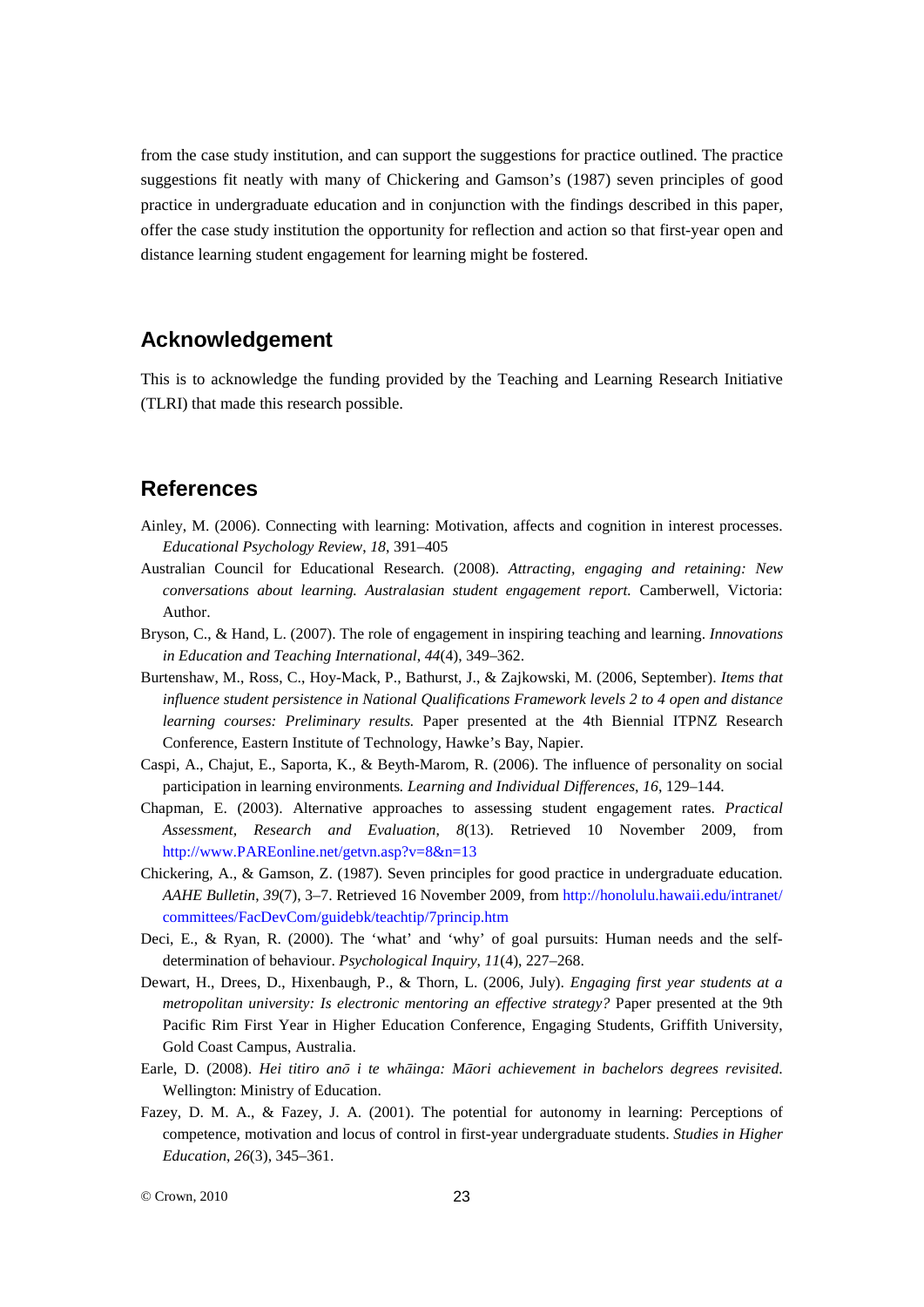- Glaser, N., Hall, R., & Halperin, S. (2005, April). *Students supporting students: The effects of peer mentoring on transition, belonging and retention amongst first year university students.* Paper presented at the Enhancing Student Success Conference, University of Newcastle, Central Coast Campus, NSW. Retrieved 1 March 2010, from [http://www.newcastle.edu.au/Resources/](http://www.newcastle.edu.au/Resources/%0bConferences/Enhancing%20Student%20Success/Enhancing%20Student%20Success%202005/PDFs/NatalieGlaser.pdf) [Conferences/Enhancing%20Student%20Success/Enhancing%20Student%20Success%202005/PDF](http://www.newcastle.edu.au/Resources/%0bConferences/Enhancing%20Student%20Success/Enhancing%20Student%20Success%202005/PDFs/NatalieGlaser.pdf) [s/NatalieGlaser.pdf](http://www.newcastle.edu.au/Resources/%0bConferences/Enhancing%20Student%20Success/Enhancing%20Student%20Success%202005/PDFs/NatalieGlaser.pdf)
- Hu, S. P., & Kuh, G.D. (2003). Maximizing what students get out of college: Testing a learning productivity model. *Journal of College Student Development*, *44*(2), 185–203.
- Johnson, D., Soldner, M., Leonard, J., Alvarez, P., Inkelas, K., Rowan-Kenyon, H., & et al. (2007). Examining sense of belonging among first-year undergraduates from different racial/ethnic groups. *Journal of College Student Development*, *48*(5), 525–542.
- Kiernan, E., Lawrence, J., & Sankey, M. (2006, July). *Preliminary essay plans: Assisting students to engage academic literacy in a first year communication course.* Paper presented at the 9th Pacific Rim First Year in Higher Education Conference, Griffith University, Gold Coast Campus, Australia.
- Kift, S. (2004, July). *Organising first year engagement around learning: Formal and informal curriculum intervention.* Paper presented at the 8th Pacific Rim First Year in Higher Education Conference, Queensland University of Technology in conjunction with Monash University, Melbourne.
- Krause, K-L. (2005, September). *Engaged, inert or otherwise occupied? Deconstructing the 21st century undergraduate student.* Keynote address presented at the Sharing Scholarship in Learning and Teaching: Engaging Students Symposium, James Cook University, Townsville, Queensland.
- Krause, K-L., Hartley, R., James, R., & McInnis, C. (2005). *The first year experience in Australian universities: Findings from a decade of national studies.* Canberra: Department of Education, Science and Training, Australian Government.
- Kuh, G. (2004). *The national survey of student engagement: Conceptual framework and overview of psychometric properties.* Retrieved 2 November 2009, from [http://nsse.iub.edu/2004\\_annual\\_report/pdf/2004\\_conceptual\\_framework.pdf](http://nsse.iub.edu/2004_annual_report/pdf/2004_conceptual_framework.pdf)
- Kuh, G., Kinzie, J., Buckley, J., Bridges, B., & Hayek, J. (2006). *What matters to student success: A review of the literature. Executive summary.* Commissioned Report. Retrieved 12 November 2009, from [http://nces.ed.gov/npec/pdf/Kuh\\_Team\\_ExecSumm.pdf](http://nces.ed.gov/npec/pdf/Kuh_Team_ExecSumm.pdf)
- Kuh, G., Kinzie, J., Schuh, J., Whitt, E., & Associates (2005). *Student success in college: Creating conditions that matter.* San Francisco: Jossey-Bass.
- Lambert, A. D., Terenzini, P. T., & Lattuca, L. R. (2007). More than meets the eye: Curricular and programmatic effects on student learning. *Research in Higher Education*, *48*(2), 141–168.
- Llorens, S., Schaufeli, W., Bakker, A., & Salanova, M. (2007). Does a positive gain spiral of resources, efficacy beliefs and engagement exist? *Computers in Human Behavior*, *23*, 825–841.
- Mearns, K., Meyer, J., & Bharadwaj, A. (2007). Student engagement in human biology practical sessions. In *Student Engagement, Proceedings of the 16th Annual Teaching Learning Forum, January 30–31.* Perth: The University of Western Australia. Retrieved from <http://lsn.curtin.edu.au/tlf/tlf2007/refereed/mearns.html>
- McInnis, C. (2003, August). *New realities of the student experience: How should universities respond?* Keynote address presented at the 25th Annual European Association for Institutional Research Forum, Limerick.
- Ministry of Education. (n.d.). *Tertiary education strategy 2010–2015.* Retrieved 1 March 2010, from <http://www.minedu.govt.nz/theMinistry/PolicyAndStrategy/TertiaryEducationStrategy.aspx>